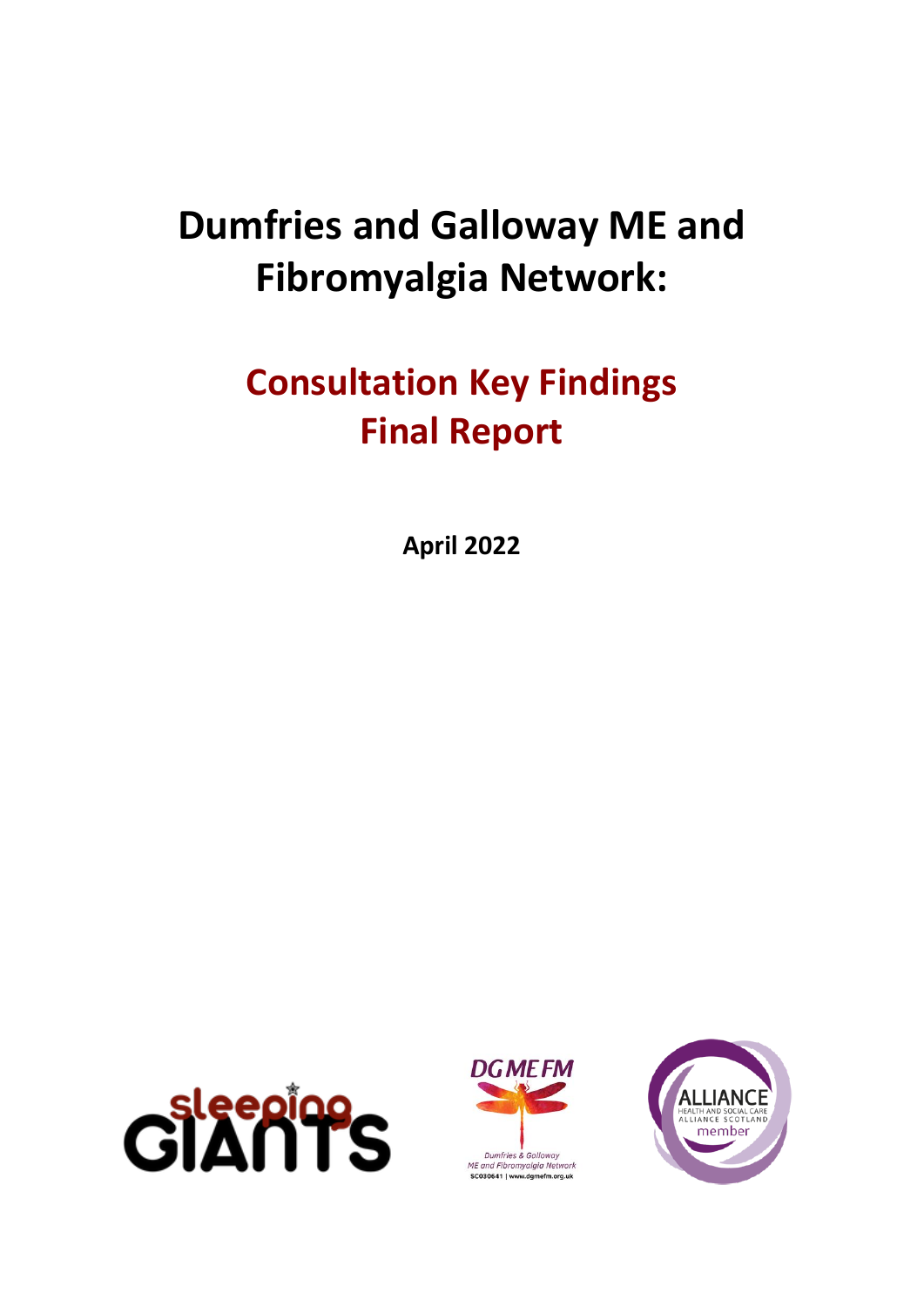# <span id="page-1-0"></span>**Executive Summary**

#### **Introduction**

- It is estimated that around 20,000 people in Scotland have the long term condition Myalgic Encephalomyelitis (ME), also called Chronic Fatigue Syndrome (CFS), and 1 in 20 may be affected by fibromyalgia. $1$  The Dumfries & Galloway ME and Fibromyalgia Network works across the region to support people with these conditions. In recognition that many of those with long COVID experience symptoms similar to ME/CFS, the Network has broadened its reach to include people with long COVID.
- A grant from the Health and Social Care Alliance has been used to conduct a consultation exercise with local stakeholders and people with the conditions. The consultation sought to establish the need for and feasibility of three project ideas. The first two of which would aim to develop experts in the condition by:
	- 1. The Network working with NHS Dumfries and Galloway to identify or recruit a clinical lead and champion who would then provide specialist support to NHS staff and raise awareness.
	- 2. The development of an expert patient mentoring scheme for those who are newly diagnosed, with the expert patients offering peer mentoring support.

The third idea would:

- 3. Expand services for people with ME/CFS and fibromyalgia through changes that include the development of a volunteer befriending project for the most isolated individuals.
- The views of partner agencies were collected through an online survey (27 respondents), interviews and focus groups.
- 53 people with lived experience completed an online survey and additional views were captured through a focus group and Facebook discussion.

#### **Policy Context**

- Key national and local policy documents were reviewed to provide an overview of the context in which any new projects would be developed.
- National guidelines for the diagnosis and management of ME/CFS, long COVID and chronic pain (which includes fibromyalgia) have been published by the National Institute for Health and Social Care Excellence (NICE). These guidelines

<sup>1</sup> www.nhsinform.scot/illnesses-and-conditions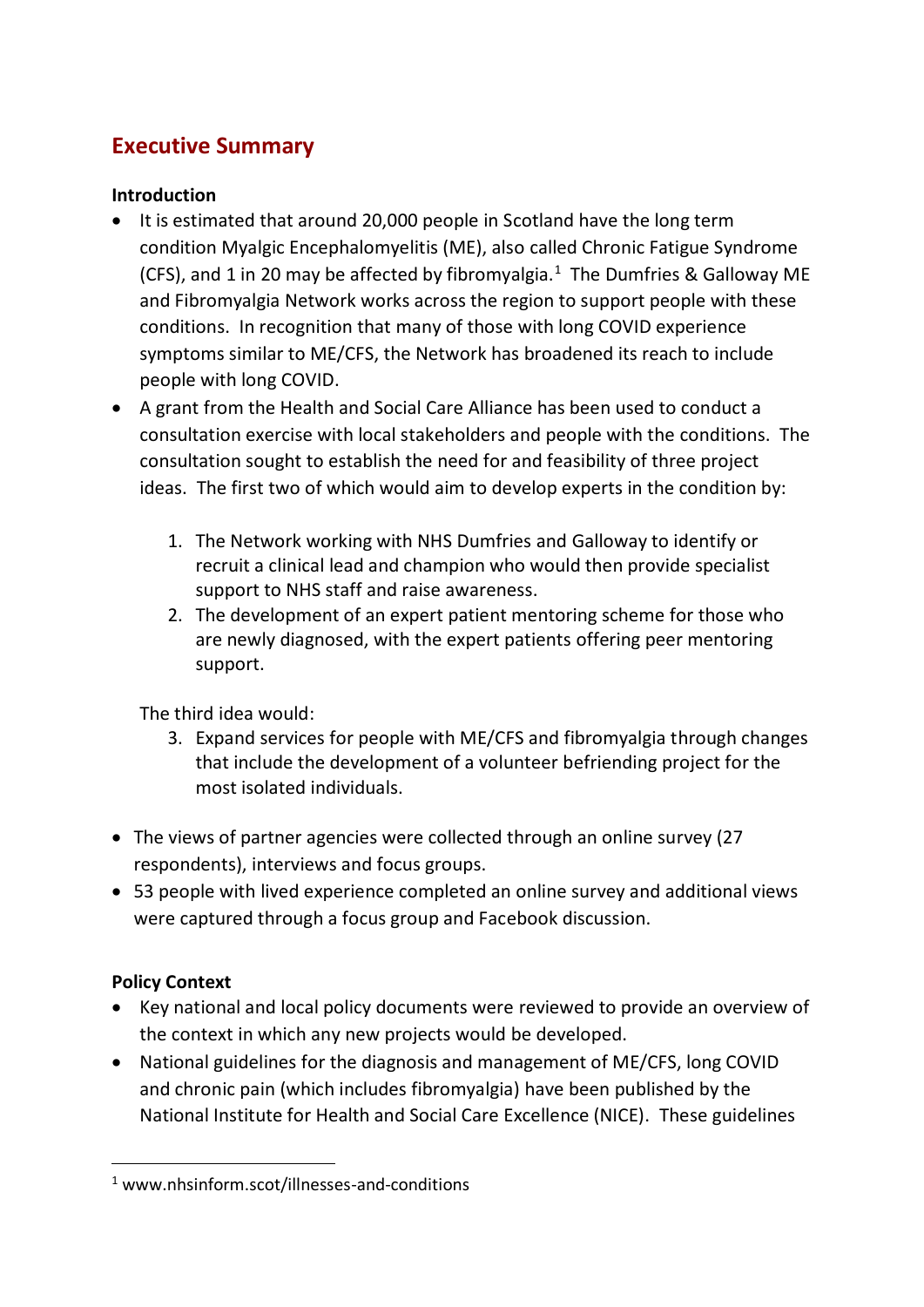recommend a person-centred approach that reflects an individual's needs and the fluctuating nature of the conditions.

- A national self management strategy for long term conditions (Gaun Yersel!) was published by the Alliance and Scottish Government in 2008 and sets out a series of principles to empower people to be better informed, prepared and supported. Importantly, the strategy emphasises that self management must be a partnership between people with a condition and health and social care agencies.
- Within Dumfries and Galloway, a new Strategic Commissioning Plan for 2022- 2025 is nearing completion. The plan sets out commissioning intentions for the region, which include supporting people to live independently and well in their home, and enabling and supporting people and communities to self manage and be more resilient. A new model of care and a wider Sustainability and Modernisation programme, which sees the introduction of new, multidisciplinary Home Teams, inform and underpin much of the activities planned to deliver these intentions.

#### **Key Findings: Perceptions and Experiences of Support**

- The principles of self management set out within Gaun Yersel! were used to inform questions in both the partner agency and lived experience surveys. Half (14, 51.9%) of partner agency survey respondents felt that their service effectively supported people with ME/CFS, fibromyalgia or long COVID and the majority felt that they supported the principles of self management.
- Responses to the lived experience survey were more mixed: with the exception of 'I am the leading partner in the management of my health' (31, 62% always experienced this), only a small minority of respondents reported always experiencing the principles of self management.
- A family member was the most commonly accessed source of support at every stage of the condition (from pre-diagnosis to flare ups and transitions) and also one of the most helpful types of support. GP surgeries and online resources were also commonly accessed, but GP surgeries had relatively lower helpfulness ratings.
- Over half of lived experience survey respondents (27, 54.0%) felt unsupported by services in the management of their condition and almost all (45, 95.7%) felt that there was a stigma surrounding people with ME/CFS, fibromyalgia and/or long COVID.
- A range of barriers to providing support were reported by partner agency survey respondents and included a lack of resources, lack of dedicated or specialist/practitioners and a lack of awareness and understanding.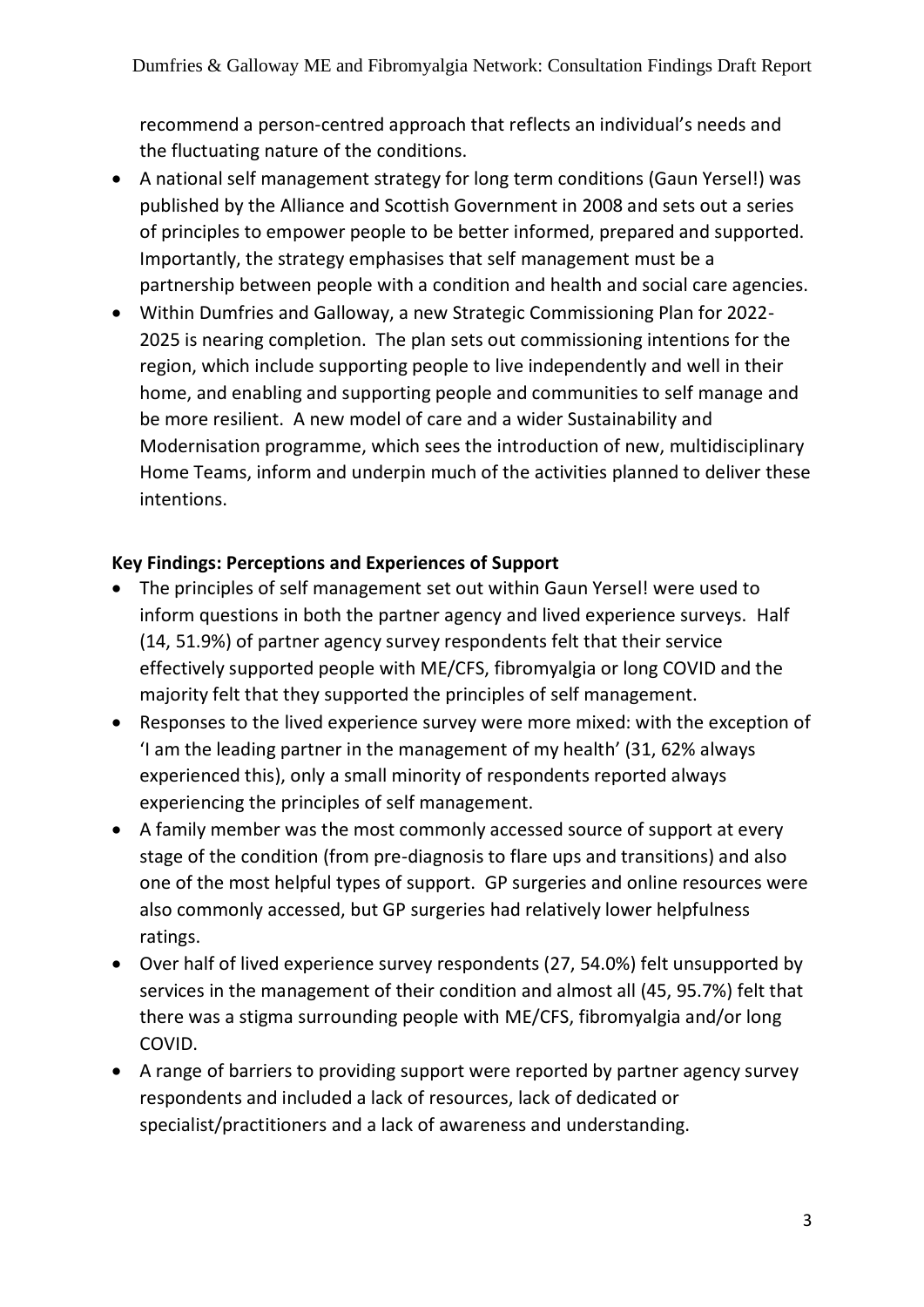- Health and social care interviewees and focus group participants expressed their frustration at not being able to better support people because of the lack of treatment options or conflicted views on management.
- Amongst people with lived experience, confidence (20, 37.7% of survey respondents), disability (16, 30.2%) and mental health (15, 28.3%) were the most commonly reported factors that had made it difficult to access services.

#### **Key Findings: Project Ideas**

- Perceptions of all three project ideas being considered by the Network were explored in the surveys, the interviews, focus groups and Facebook discussion.
- Support for all three project ideas (the creation of a clinical lead, expert patient mentors and a befriending service) was high.
- Partner agency survey respondents were asked if they thought each idea would be useful: 22 said a befriending service would be and 21 and 20 (respectively) said expert patient mentors and a clinical lead would be useful.
- The clinical lead was perceived as the most helpful by lived experience survey respondents (43, 93.5%), followed by expert patient mentors (37, 78.7%) and a befriending service (33, 70.2%).
- The clinical lead was also the service people with lived experience were most likely to use.
- Health and social care interviewees and focus group participants identified a number of challenges associated with the creation of a clinical lead role, including finding a service with the capacity to take on the role, ensuring that it is appropriately embedded and accountable and that it would be difficult to achieve in the absence of a co-ordinated approach.
- Some of these participants suggested that a GP could take on the role but acute care, the new Home Teams, third sector organisations, public health improvement teams and community pharmacists were also mentioned. One participant questioned if a team of leads would be preferable – it could enable a more multi-disciplinary approach to be adopted.
- The importance of ensuring that expert patients were appropriately trained and supported to ensure that accurate information was provided was emphasised by all participant groups.

#### **Conclusions**

- The Network's future activity will be shaped by both the national and local policy context, including NICE guidelines and the Dumfries and Galloway Strategic Commissioning Plan for 2022-25. These policies provide a framework upon which any future projects could be developed.
- More people receive support from a family member than any other type of support at every stage of their condition, which highlights the importance of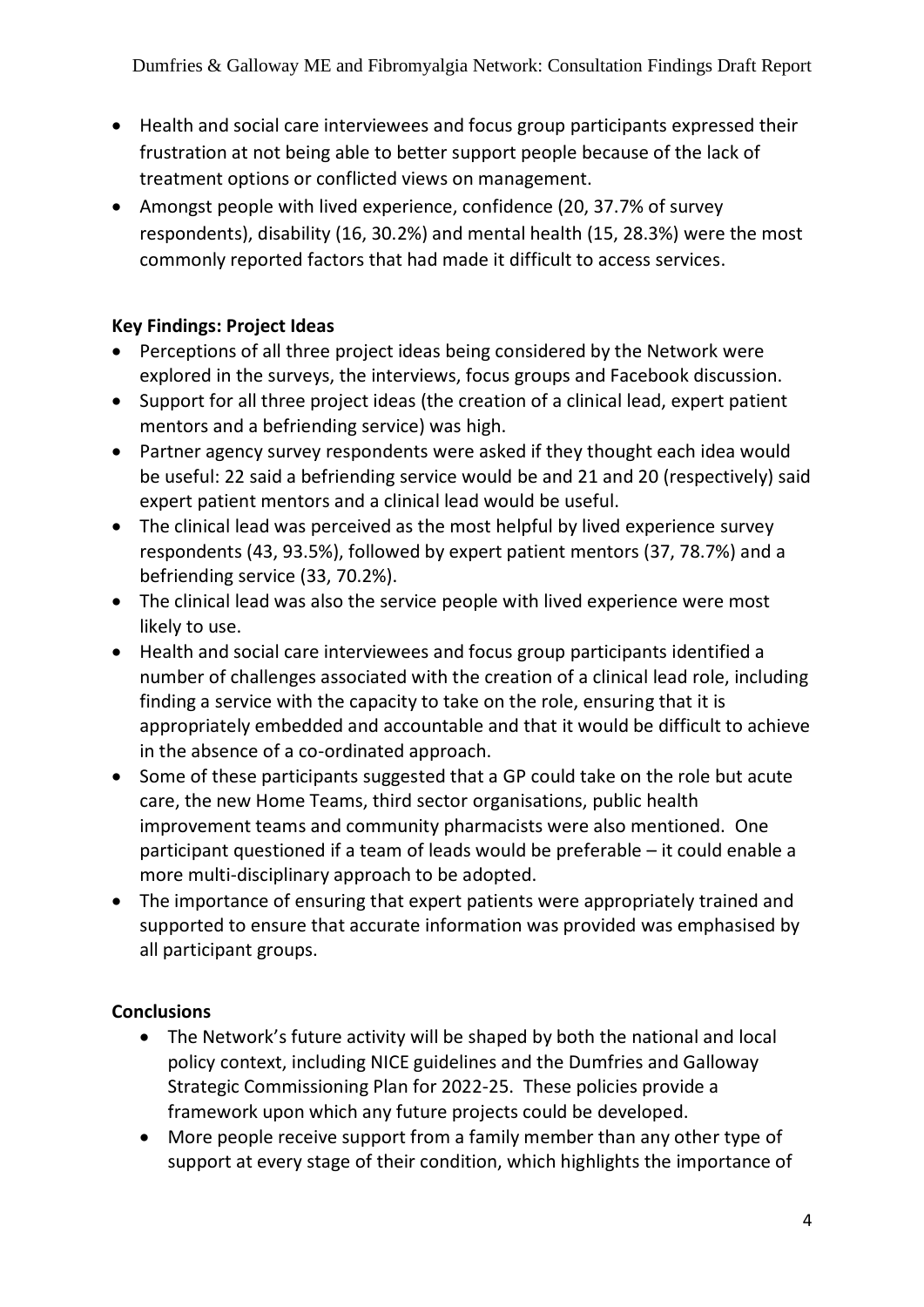ensuing that family members are appropriately supported to enable people to live well.

- GP surgeries were also commonly accessed for support but received lower helpfulness ratings than all but one of the other forms of support explored in the survey and the perceived helpfulness of hospital services was lower still. These findings suggest that a targeted approach to any awareness raising and education activities may improve experiences of support.
- Experiences of the principles of self management were mixed with few being consistently experienced by people with lived experience. In contrast, partner agencies perceived that they or their service regularly supported these principles.
- The lack of treatment options can be disempowering for health and social care professionals and participants expressed frustration at not being able to offer more support to people with the conditions.
- People with lived experience wanted more support from health specialists and clearer information to help them better self manage their condition.
- A large majority of people completing the lived experience survey felt that there was a stigma surrounding the conditions and half felt unsupported in the management of their condition. Together, these findings indicate that people with the conditions have poor experiences of care and further action is needed to bring about improvements.
- More people received support from the Network for day-to-day issues and flare-ups than at any other stage of their conditions. Although the relatively high helpfulness ratings at every stage suggests that its support is valued, the highest helpfulness ratings were received for flare ups and other difficult times. In addition, because they heard only negative experiences, a small number of lived experience survey respondents felt that the Network did not provide the support needed.
- Confidence made it difficult for people with the conditions to access services, which suggests that people need help to navigate the different sources of support available to them.
- Support for all three project ideas was high but participants perceived their implementation to be challenging. For example, identifying a service that could take on the clinical lead or champion role was a potential issue and expert patient mentors would need to be appropriately trained and supported.

#### **Recommendations:**

- 1. The Network should consider both the emerging national and local policy context in the development of their future projects.
- 2. Given the importance of their support, the Network might like to consider how best to engage with family and friends or signpost them to appropriate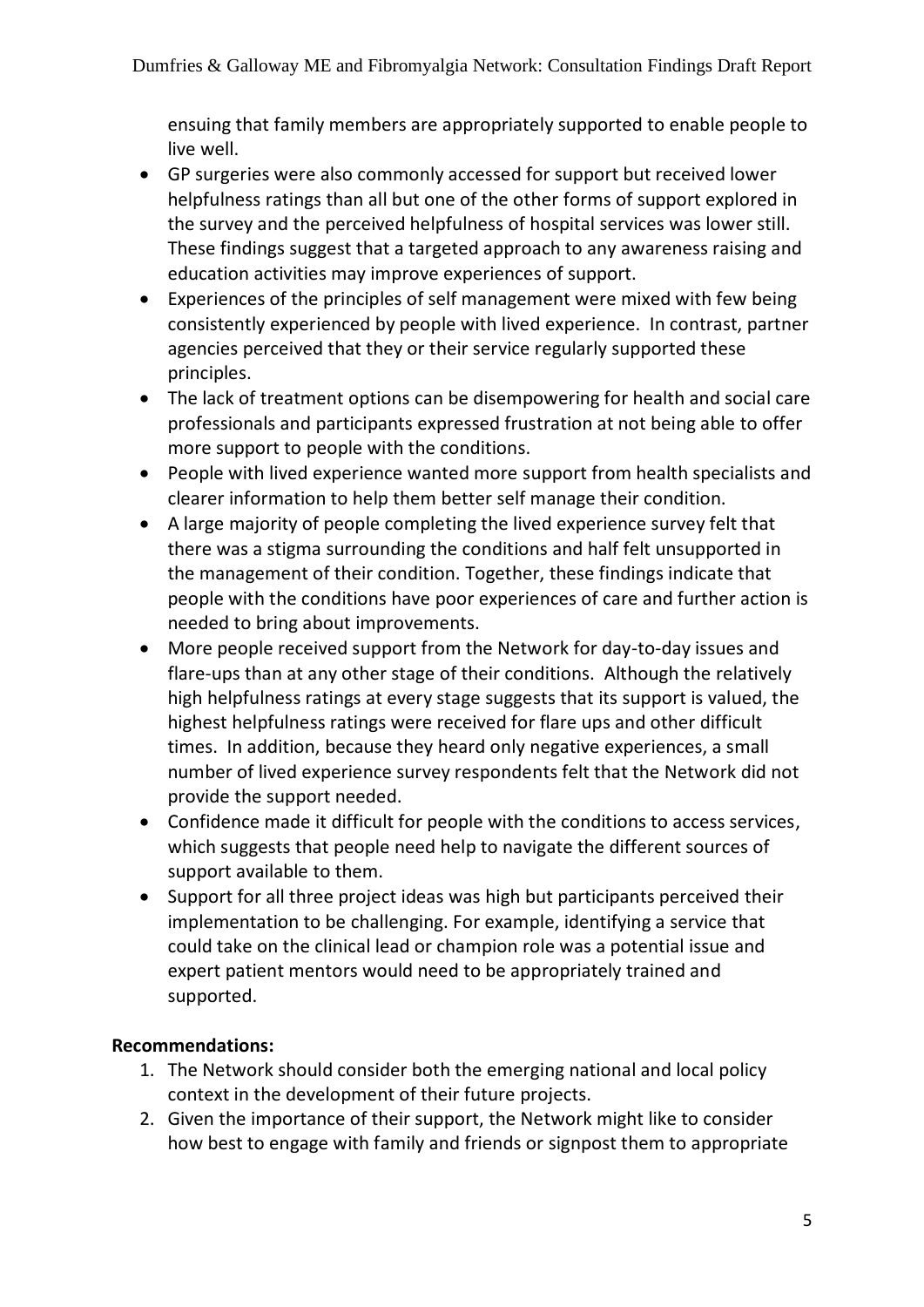regional sources of support. This could develop their knowledge and understanding of the conditions.

- 3. Change is needed in the care and support available to people with the conditions. Although such change cannot be brought about by the Network, it may wish to consider how it can continue to develop its partnerships with key regional stakeholders and organisations to raise awareness of what is needed. The potential role of a new clinical lead or champion in this process should also be considered.
- 4. Raising awareness and understanding of the conditions amongst professionals should be a priority of any change initiative. Again, depending on the scope of the role, a clinical lead or champion could play a valuable role in supporting professionals to follow the appropriate guidelines and recommendations.
- 5. The Network may like to consider developing a communications strategy to help maximise the reach and impact of any awareness raising activities. The findings from this consultation highlight the support that was perceived to be most and least helpful and could therefore be used to inform the development of any such strategy.
- 6. The Network should consider where there are existing resources and whether there is a need to develop their own educational materials in any such communications strategy.
- 7. The Network should consider how it can best engage with and support people at every stage of their condition and provide a space for positive dialogue.
- 8. The Network should identify how it can best work with its members and wider stakeholders to increase the confidence of people with a condition to access and navigate health and social care. Increasing knowledge of what is available within Dumfries and Galloway and how to access it could help people with the conditions to navigate services.
- 9. The potential role of expert patient mentors could be explored as part of this work. More broadly, appropriately trained and supported peer mentors could help people with lived experience to better understand their condition and recommended management approaches.
- 10. The Network should consider further consultation activity to develop each of the project ideas. The project plans developed through this process could then be used in a second stage of consultation to establish the likely reach and uptake.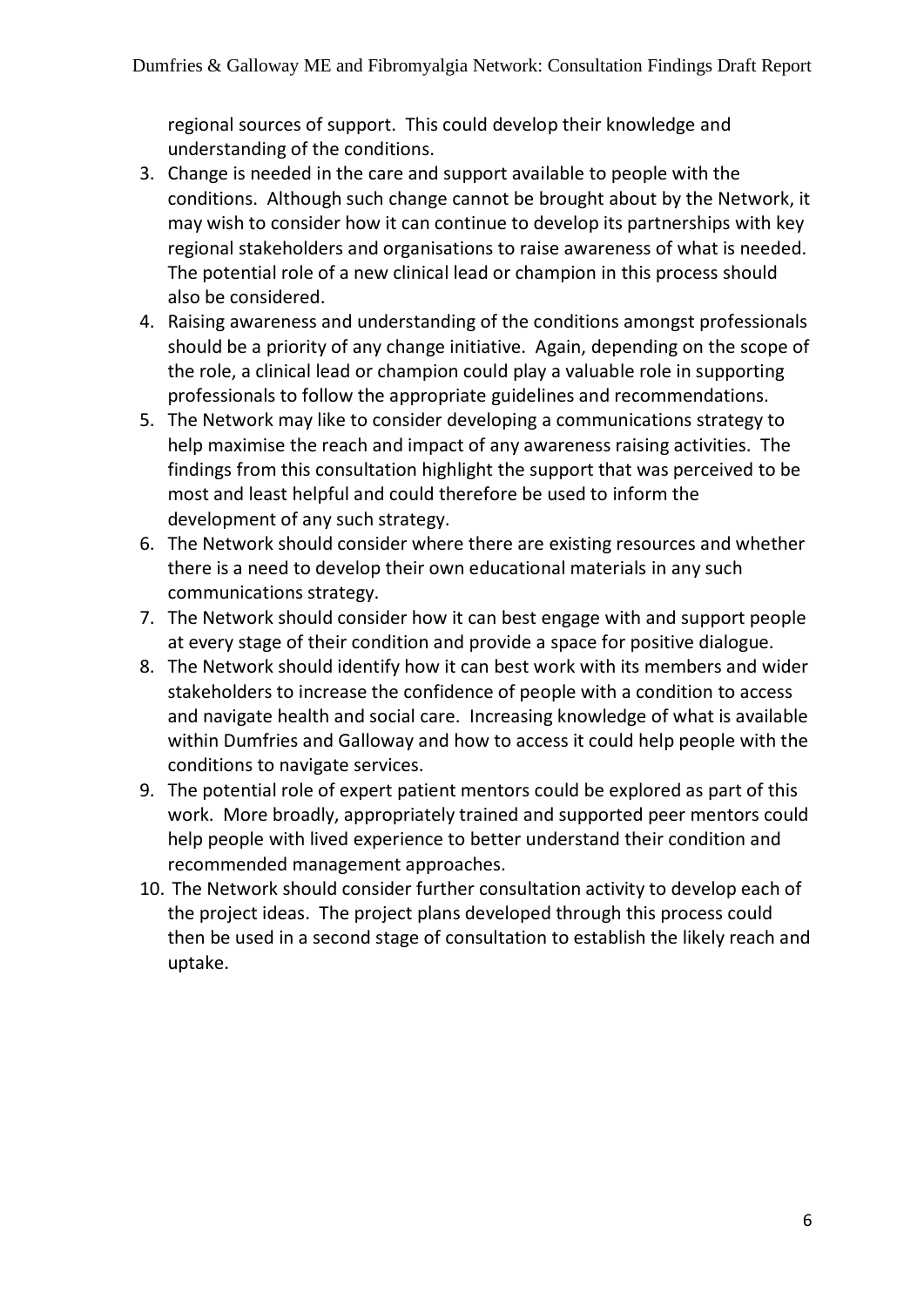# **Contents**

| 1.   |                                                                       |  |
|------|-----------------------------------------------------------------------|--|
| 1.1. |                                                                       |  |
| 1.2. |                                                                       |  |
|      |                                                                       |  |
| 2.   |                                                                       |  |
| 2.1. |                                                                       |  |
| 2.2. |                                                                       |  |
| 2.3. |                                                                       |  |
| 2.4. |                                                                       |  |
| 3.   | Key Findings - Perceptions and Experiences of Support 9               |  |
| 3.1. |                                                                       |  |
| 3.2. |                                                                       |  |
| 3.3. |                                                                       |  |
| 3.4. |                                                                       |  |
| 3.5. |                                                                       |  |
| 3.6. |                                                                       |  |
| 3.7. | Living with ME/CFS, Fibromyalgia and Long COVID 19                    |  |
| 3.8. |                                                                       |  |
| 4.   |                                                                       |  |
|      |                                                                       |  |
| 4.2. | Health and Social Care Professionals - Perceptions of Project Ideas22 |  |
| 4.3. | People with Lived Experience - Perceptions of Project Ideas  24       |  |
| 5.   |                                                                       |  |
| 5.1. |                                                                       |  |
|      |                                                                       |  |
| 6.   |                                                                       |  |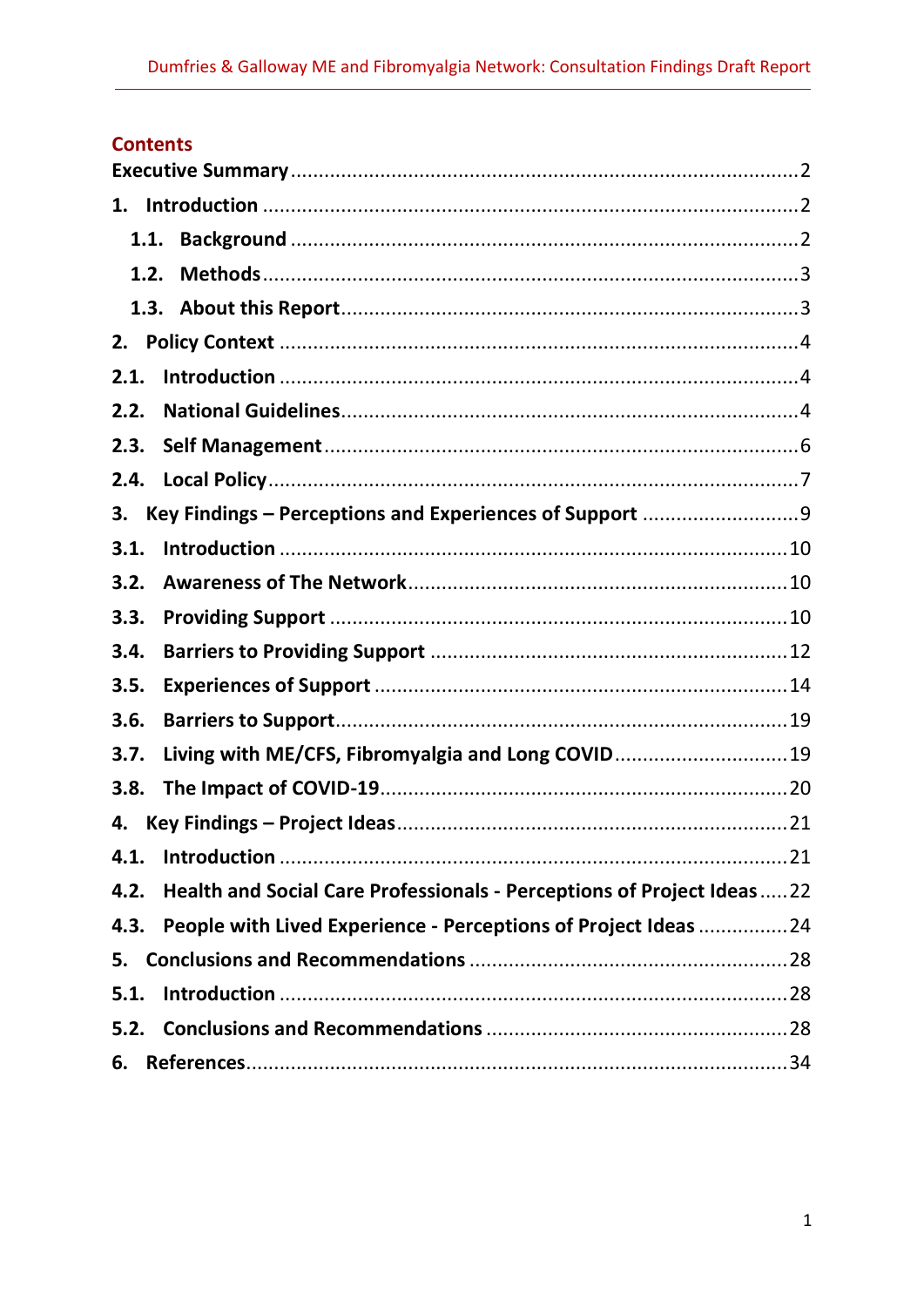# <span id="page-7-0"></span>**1. Introduction**

# <span id="page-7-1"></span>**1.1. Background**

It is estimated that around 20,000 people in Scotland have the long term condition Myalgic Encephalomyelitis (ME), also known as Chronic Fatigue Syndrome (CFS), and that 1 in 20 may be affected by fibromyalgia.<sup>2</sup> The charity Dumfries & Galloway ME and Fibromyalgia Network (the Network) is working to support people in the region with these conditions. In recognition that many of those with long COVID experience symptoms similar to ME/CFS, the Network also offers support to them. Figures from the Office for National Statistics estimate that 99,000 people in Scotland have selfreported long COVID. 3

Using grant funding from the Health and Social Care Alliance, the Network commissioned Sleeping Giants to conduct a consultation exercise with local stakeholders and people with one or more of the conditions. The consultation sought to establish the need for and feasibility of three project ideas. The first two of which would aim to develop experts in the condition by:

- 1. The Network working with NHS Dumfries and Galloway to identify or recruit a clinical lead and champion who would then provide specialist support to NHS staff and raise awareness.
- 2. The development of an expert patient mentoring scheme for those who are newly diagnosed, with the expert patients offering peer mentoring support.

The third idea would:

3. Expand services for people with ME/CFS and fibromyalgia through changes that include the development of a volunteer befriending project for the most isolated individuals (emotionally, physically and socially).

<sup>2</sup> www.nhsinform.scot/illnesses-and-conditions

<sup>&</sup>lt;sup>3</sup> Based on data from the UK Coronavirus (COVID-19) infection survey data 2 December 2021. [Prevalence of ongoing symptoms following coronavirus \(COVID-19\) infection in the UK](https://www.ons.gov.uk/peoplepopulationandcommunity/healthandsocialcare/conditionsanddiseases/bulletins/prevalenceofongoingsymptomsfollowingcoronaviruscovid19infectionintheuk/7october2021)  - [Office for National Statistics \(ons.gov.uk\)](https://www.ons.gov.uk/peoplepopulationandcommunity/healthandsocialcare/conditionsanddiseases/bulletins/prevalenceofongoingsymptomsfollowingcoronaviruscovid19infectionintheuk/7october2021) Accessed on 20 December 2021.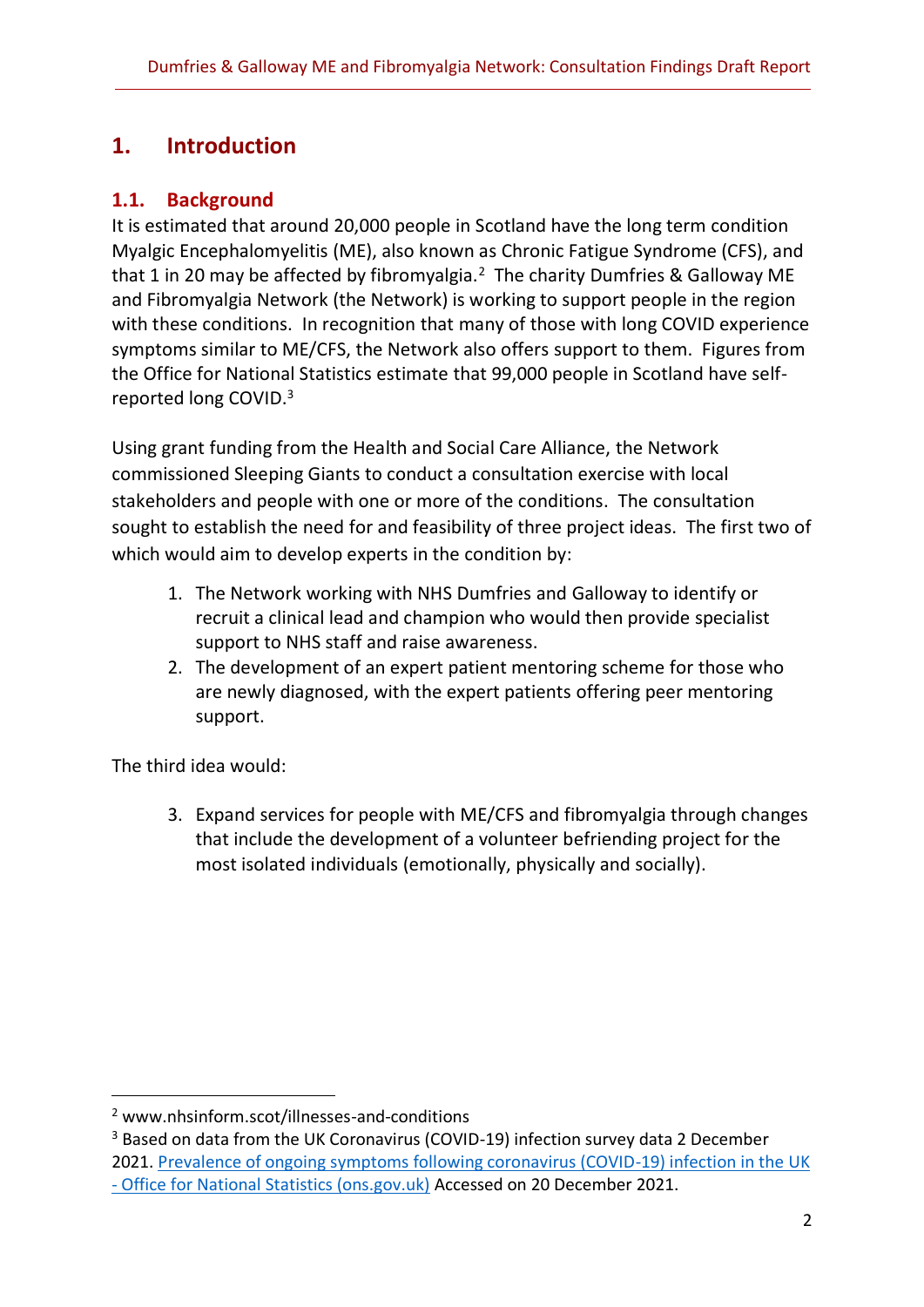#### <span id="page-8-0"></span>**1.2. Methods**

Health and social care stakeholders and people with the conditions were invited to share their views in variety of ways:

#### **Surveys:**

| • 27 people from partner agencies completed an online survey, 15 of |
|---------------------------------------------------------------------|
| whom worked in the NHS, 5 in the local authority, 3 for a           |
| charity/third sector organisation and 3 for another type of agency  |

• 53 people with a condition completed a separate online survey (referred to as 'lived experience online survey' hereafter), 32 of whom had ME/CFS, 28 fibromyalgia and 4 long COVID. Most (38) were female and more than half were aged 45 years

#### **Interviews:**



11 local stakeholders from health and social care services took part in an interview

#### **Focus Groups:**

- 4 focus groups were held with partner agencies
- 1 focus group was held with people with ME/CFS, FM or long COVID



#### **Network Facebook Page:**

People with ME/CFS, FM or long COVID fed back their views via questions asked on a private Facebook page

#### <span id="page-8-1"></span>**1.3. About this Report**

This report is structured as follows:

- Section 2 provides an overview of the local and national policy context;
- Section 3 summarises the key findings in relation to perceptions and experiences of support;
- Section 4 discusses perceptions of the 3 project ideas explored in the consultation; and
- Section 5 presents the conclusions and recommendations emerging from the findings.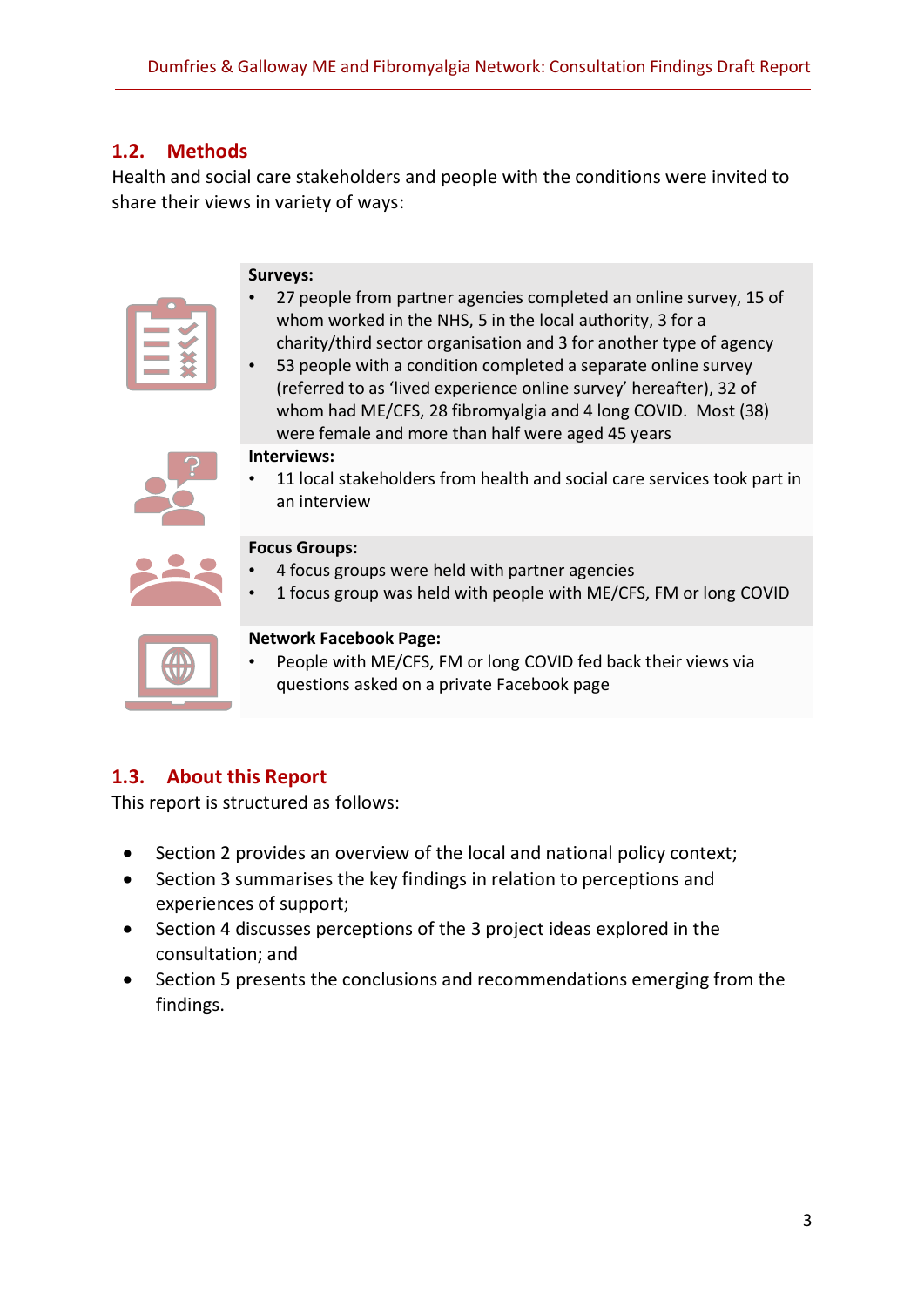# <span id="page-9-0"></span>**2. Policy Context**

# <span id="page-9-1"></span>**2.1. Introduction**

The Network's own research identified that its members experienced difficulties obtaining a timely diagnosis and clinical support; the potential projects explored in this consultation exercise aim to improve experiences of these. Should these project ideas be progressed, they will be implemented amidst the guidelines and policies set out by national and regional health and social care agencies; these guidelines and policies are summarised here. Please note, this summary is not intended to be a comprehensive review of all relevant policies and documents (which would be beyond the scope of the consultation), rather it aims to highlight key points of relevance to the project ideas.

# <span id="page-9-2"></span>**2.2. National Guidelines**

National guidance and advice to improve health and social care is provided by the UK government sponsored National Institute for Health and Care Excellence (NICE). NICE have published guidelines for the diagnosis and management of ME/CFS, long COVID and Chronic Pain (primary and secondary), which includes fibromyalgia.

#### **ME/CFS**

An updated ME/CFS guideline for diagnosis and management was published in October 2021. Evidence gathered during the preparation of the guideline showed that there was a lack of belief in ME/CFS as a real condition and therefore:

# *"People with ME/CFS may have experienced prejudice and disbelief and could feel stigmatised by people (including family, friends, health and social care professionals and teachers) who do not understand their illness."* (p3)

The guideline's recommended principles of care therefore include having an awareness of the condition's complexity, fluctuating impact and that people with ME/CFS may lack trust in professionals because of their previous experiences. The guideline goes on to recommend that health and social care providers should receive training as appropriate to their role about what ME/CFS is, its diagnosis and management and experiences of it.

Other recommendations include that a diagnosis should be made where symptoms are not explained by another condition and have persisted for three months, after which adults should be referred to a specialist team for confirmation. Following an assessment by a specialist team, a personalised care and support plan should be developed and agreed with the person with ME/CFS. Recommendations for access to care and support then emphasise the need to adapt and deliver services as appropriate to each individual (for example, by adapting the time and length of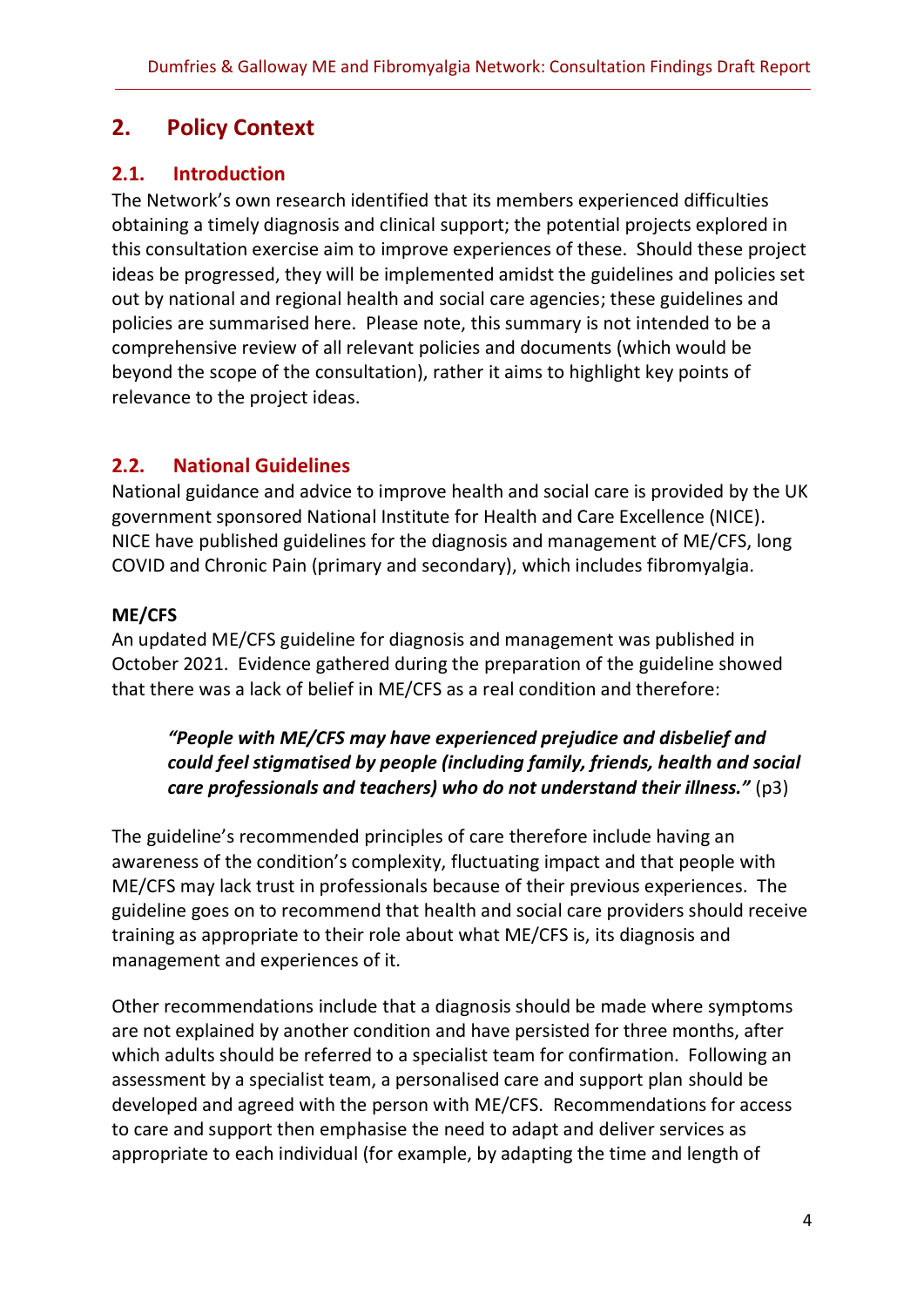appointments or offering remote appointments and where support is needed at home, carry out a social care assessment).

Evidence on interventions was inconclusive and the recommended management strategies (e.g. energy management, physical activity and exercise, diet, cognitive behavioural therapy) differ depending on individual needs and circumstances. For example, exercise was not to be recommended unless it was overseen by a specialist team and people want/ are ready to incorporate it into their management approach. More broadly, a person-centred approach to care that acknowledges the reality of living with the condition was recommended (p5).

The Scottish Government published the Scottish Good Practice Statement on Chronic Fatigue Syndrome/Myalgic Encephaloyelitis (ME-CFS) in 2010 and have made a commitment to updating it in light of the revised NICE guideline published in 2021. The current statement aims to support clinicians in the diagnosis and management of people with ME/CFS and resonates with the NICE guideline in that it states that interventions should be tailored to the needs and circumstances of individuals (p10). More broadly, the key guiding principles of the care pathway are defined as:

- Work in partnership with the patient; and
- Mutually agree all treatments (p20).

#### **Chronic Pain**

NICE published its Chronic Pain guideline in April 2021 and defined chronic pain as a pain that lasts for three months that is either primary or secondary to an underlying condition (p5). Fibromyalgia is cited as one example of chronic primary pain. As with ME/CFS, the guideline recommends the adoption of a person-centred approach to assessment and management. Following a diagnosis, a care and support plan should be discussed with the person with chronic pain to identify what is important to them. Management approaches could include exercise and physical activity, psychological therapies, acupuncture and pharmacological interventions depending on individual needs and circumstances.

#### **Long COVID**

The 'COVID-19 rapid guideline: managing the long-term effects of COVID-19' was first published by NICE, Scottish Intercollegiate Guidelines Network (SIGN) and the Royal College of General Practitioners in December 2020 and last updated in November 2021. In addressing issues of definition, it was recommended that where symptoms continue for more than 12 weeks after infection, and are not explained by another condition, a diagnosis of Post-COVID-19 syndrome could be made (long COVID). In reviewing the evidence on symptoms and prevalence, NICE concluded that although the reported symptoms varied, fatigue and shortness of breath are consistently cited. Providing information after acute COVID-19 on what to expect and when to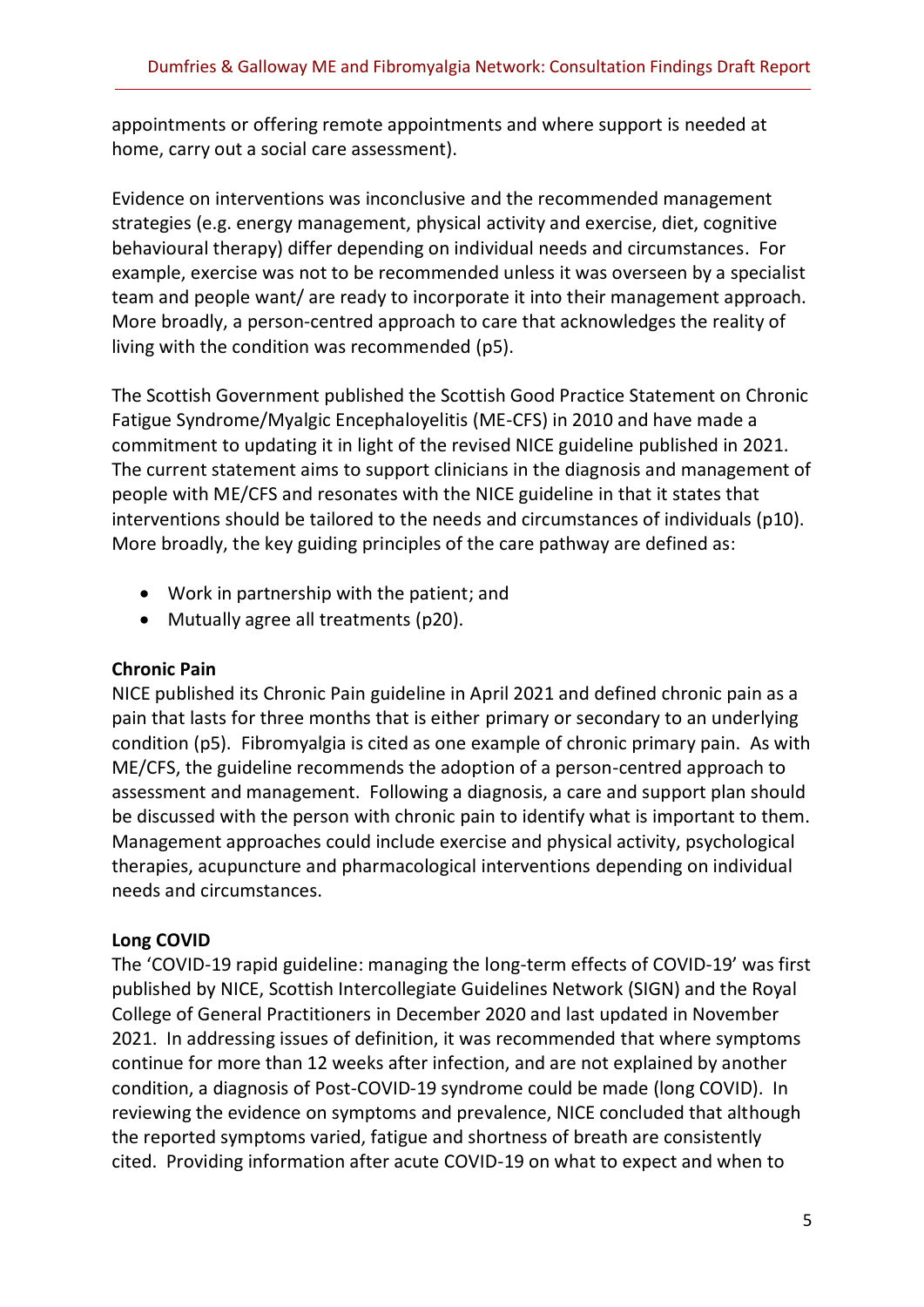seek medical advice were recommended to reduce anxiety on recovery from the acute infection.

*"People with lived experience highlighted that one of the most important issues around the long-term effects of COVID-19 is the uncertainty around what to expect when recovering from acute COVID-19. This can lead to people experiencing fear and anxiety because they do not know what to expect or who to contact for support. This fear and anxiety can be intensified by patients' experiences of having their symptoms dismissed when seeking help. Determining the main signs and symptoms of post-COVID-19 syndrome will help address these concerns."* (p47)

As with ME/CFS and Chronic Pain, the use of a person-centred approach to assessment and care was recommended and professionals were to be aware of fluctuating symptoms. Furthermore, no one set of investigations and test were identified as suitable for everyone because of the wide range of reported symptoms. Following an assessment, it was recommended that advice on self management should be given and care referrals made where appropriate to clinical need and preferences. A personalised rehabilitation and management plan can then be made.

# <span id="page-11-0"></span>**2.3. Self Management**

A national self management strategy for long term conditions was published in 2008 by the Long Term Conditions Alliance Scotland and Scottish Government. The Long Term Conditions Alliance changed its name to the Health and Social Care Alliance Scotland in 2012 and a grant from the Alliance has funded this consultation exercise. Although published over a decade ago, the definitions and principles presented in the strategy remain relevant today. For example, the NICE guidelines recommends the adoption of a person-centred approach to ME/CFS and the strategy states that enabling people to live with and manage their conditions is central to achieving this way of working. The strategy defines self management as "*the process each person develops to manage their conditions.*" (p11). However, self management can only be achieved if the person works in partnership with health and social care providers:

*"People need to be realistic about their condition and any limitations it may place on them, as well as how their life choices impact upon it. They also need to be aware of the positive steps they can take to manage their condition and expand their life choices. This is why partnership working with the individual is central to the self management agenda. Where people can access timely and appropriate information and support they will be more able to make well informed decisions about their life."* (p52)

The strategy goes on to define five principles of self management that should be used to guide and support work; these are shown in Figure 1.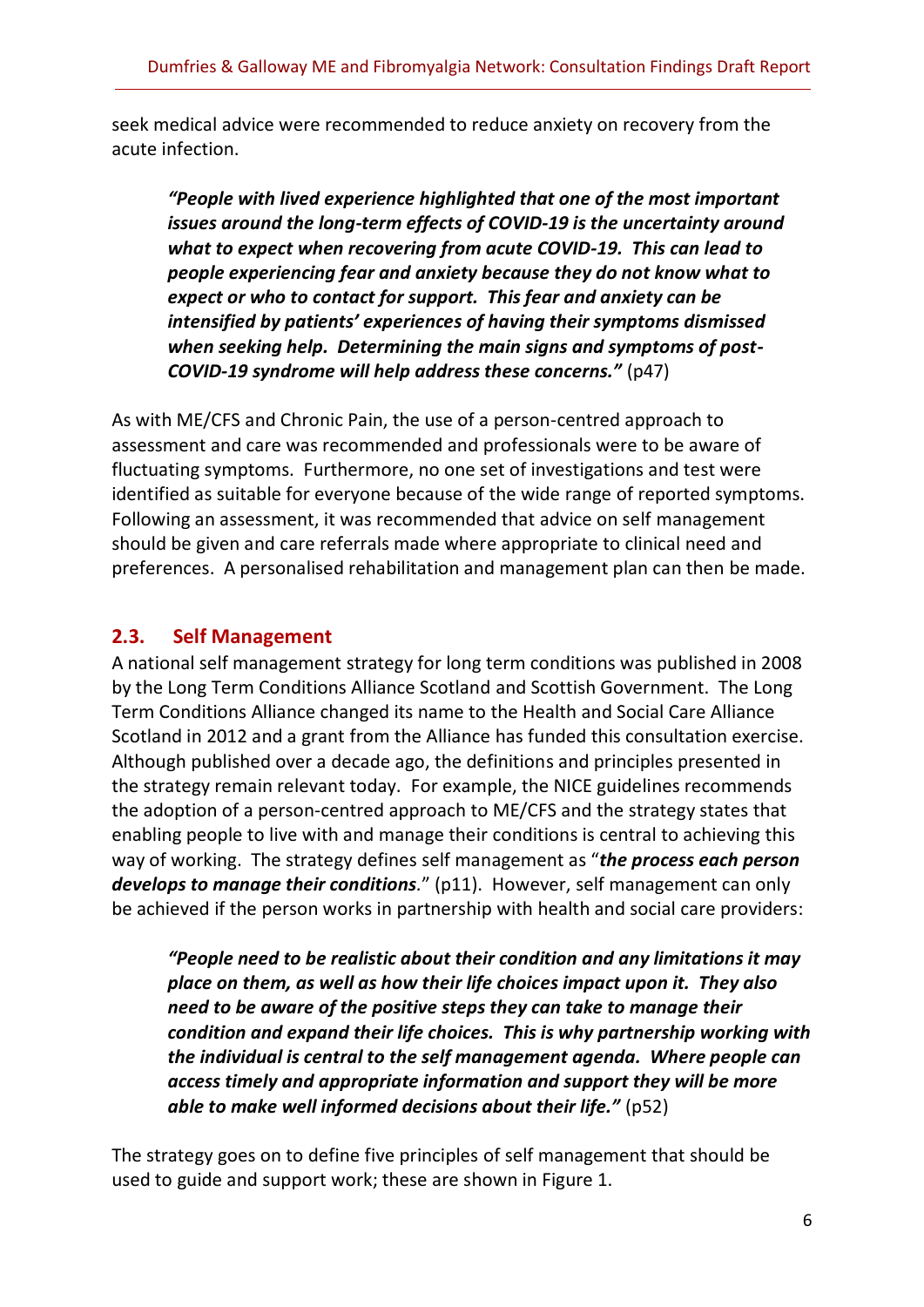#### **Figure 1: Principles of Self Management**



Evaluation systems should be ongoing and shaped by my experience. They should be non judgemental and focus on more than medical or financial outcomes

"I am a whole person and this is for my whole life"

My needs are met along my life journey with support aimed at improving my physical, emotional, social and spiritual wellbeing.

**LONG-TERM CONDITIONS** ALLIANCE SCOTLAND people not patients

"Self management is not a replacement for services. Gaun yersel doesn't mean going it alone"

Self management does not mean managing my long term condition alone. It's about self determination in partnership with supporters.

"I am the leading partner in management of my health"

I am involved in my own care. I, those who care for me and organisations that represent me, shape new approaches to my care.

#### "Clear information helps me make decisions that are right for me"

Professionals communicate with me effectively. They help ensure I have high quality, accessible information. They also support my right to make decisions.

Source: 'Gaun Yersel!' (p70)

More recently, the Alliance's website<sup>4</sup> set out what self management should mean for people with a long term condition:

- Better informed about their condition(s);
- Better prepared for everyday challenges; and,
- Better supported when they need it.

Because the consultation exercise is funded by the Alliance, these principles were used to inform the development of the surveys.

#### <span id="page-12-0"></span>**2.4. Local Policy**

Within Dumfries and Galloway, the Integration Joint Board (IJB) have delegated responsibility for planning and delivering health and social care. The IJB are currently developing the Strategic Commissioning Plan (SCP) 2022 -2025, which sets out the region's strategic commissioning intentions and their tactical priorities for the

<sup>4</sup> About Self Management - [Self Management and Co-Production Hub \(alliance](https://www.alliance-scotland.org.uk/self-management-and-co-production-hub/what-is-self-management/)[scotland.org.uk\)](https://www.alliance-scotland.org.uk/self-management-and-co-production-hub/what-is-self-management/)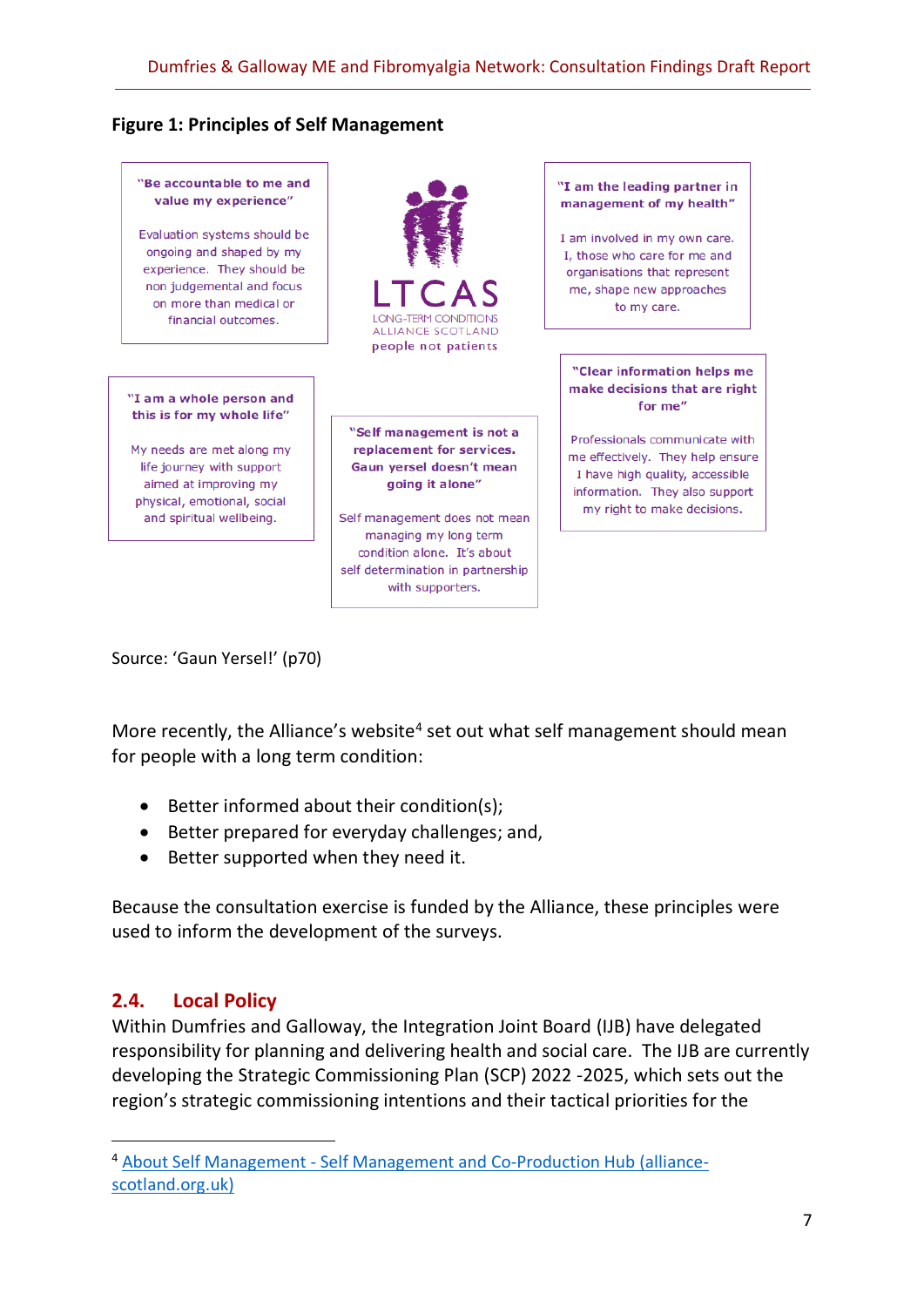provision of care and support. Its eight strategic commissioning intentions are shown in Figure 2 and highlight the potential significance of the Plan to Network members.

| Figure 2: Dumfries and Galloway Strategic Commissioning Plans Commissioning |
|-----------------------------------------------------------------------------|
| <b>Intentions</b>                                                           |

|                                                                                                   | People are supported to<br>live independently and<br>well in their home |                                                                                                                                                                                                         | Health and social care<br>inequalities are<br>significantly reduced<br>including addressing<br>barriers to access | Safe, sustainable and<br>effective care and<br>support that improve<br>people's chosen<br>outcomes and lived<br>experience         |
|---------------------------------------------------------------------------------------------------|-------------------------------------------------------------------------|---------------------------------------------------------------------------------------------------------------------------------------------------------------------------------------------------------|-------------------------------------------------------------------------------------------------------------------|------------------------------------------------------------------------------------------------------------------------------------|
|                                                                                                   | People are supported to<br>avoid crisis                                 |                                                                                                                                                                                                         | Health and social care<br>and support is delivered<br>within the financial<br>budget available to the<br>IJB      | National, regional and<br>local priorities continue<br>to be delivered<br>alongside managing<br>identified risks and<br>challenges |
| People and<br>communities are<br>enabled and supported<br>to self manage and be<br>more resilient |                                                                         | People who deliver health and social care<br>and support, including carers and<br>volunteers, are valued and fully<br>supported to maintain their wellbeing<br>and developed to achieve their potential |                                                                                                                   |                                                                                                                                    |

Source: Dumfries and Galloway Draft Strategic Commissioning Plan 2022-2025 (P6)

Key actions proposed to achieve these priorities include a new model of community care and the development of new strategies and plans to support the development and delivery of new models of care. More broadly, the plan sets out a commitment to supporting the region's Sustainability and Modernisation (SAM) programme. A key component of the SAM programme is the introduction of new Home Teams and 8 Teams are being set up across Dumfries and Galloway. The Home Teams aim to bring together different health and social care organisations so that people can stay as independent as possible in their own home and multi-agency discussions of patients' needs take place through daily huddle meetings. These multi-disciplinary teams will link in with GP practices to provide person-centred care for people with the most complex needs at home and are therefore key to the new model of community care. Alongside this, a Single Access Point has been introduced which will provide a single point of contact for NHS and care services across the region. Importantly, the plan highlights eliminating a budget deficit as a key challenge for its delivery.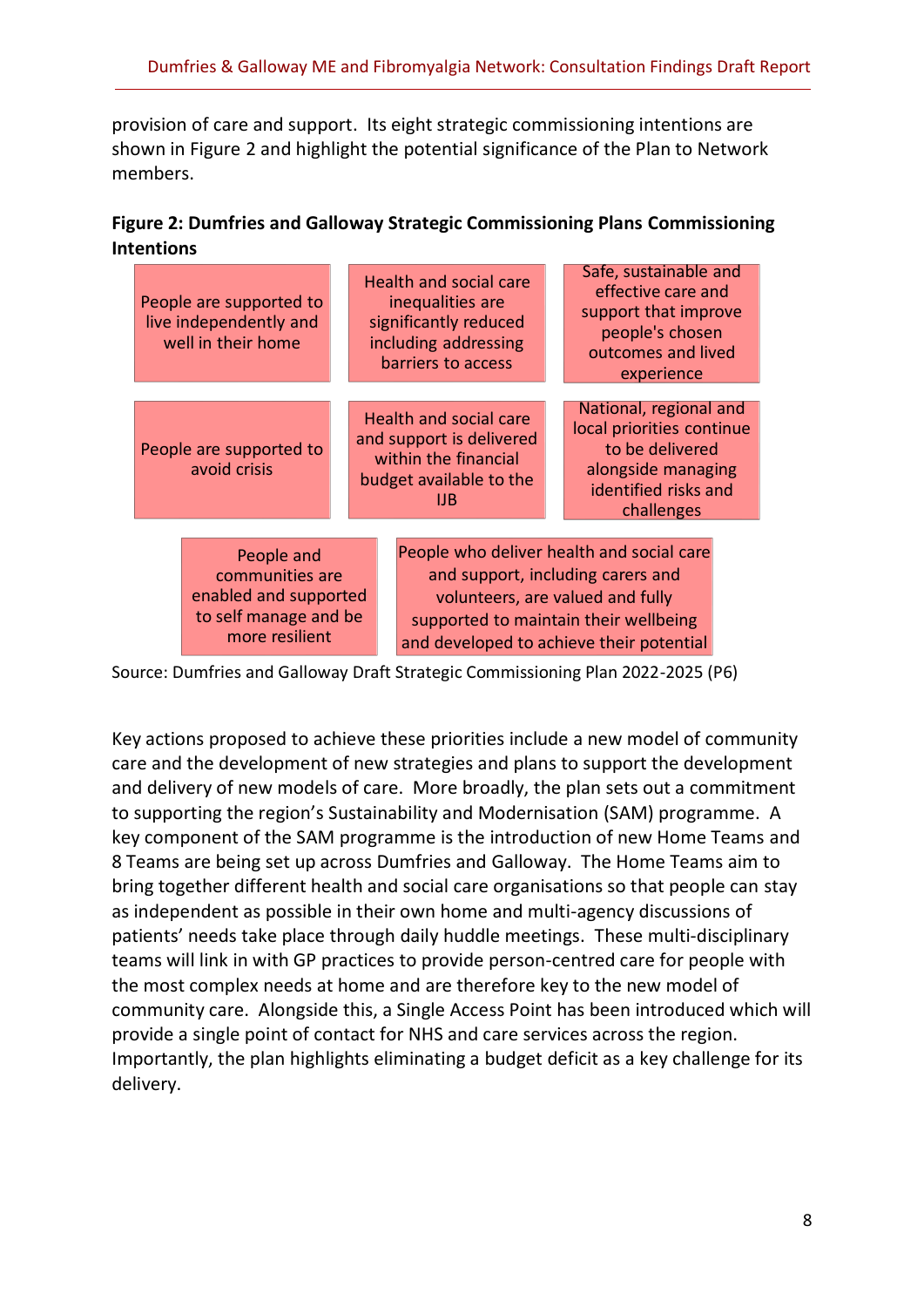# <span id="page-14-0"></span>**3. Key Findings – Perceptions and Experiences of Support**

#### **Summary**

- Half (14, 51.9%) of partner agency survey respondents felt that their service effectively supported people with ME/CFS, fibromyalgia or long COVID and the majority felt that they supported the principles of self management.
- The lived experience survey asked how often people experienced the principles of self management and the responses were more mixed. With the exception of 'I am the leading partner in the management of my health' (31, 62.0% always experienced this), only a small minority of respondents reported that they always experienced the principles of self management.
- A family member was the most commonly accessed source of support at every stage of the condition (from pre-diagnosis to flare ups and transitions) and also one of the most helpful types of support. GP surgeries and online resources were also commonly accessed, but GP surgeries had relatively lower helpfulness ratings.
- Over half of lived experience survey respondents (27, 54.0%) felt unsupported by services in the management of their condition and almost all (45, 95.7%) felt that there was a stigma surrounding people with ME/CFS, fibromyalgia and/or long COVID.
- A range of barriers to providing support were reported by partner agency survey respondents and included a lack of resources, lack of dedicated or specialist/practitioners and a lack of awareness and understanding.
- Health and social care interviewees and focus group participants expressed their frustration at not being able to better support people because of the lack of treatment options or conflicted views on management.
- Amongst people with lived experience, confidence (20, 37.7% of survey respondents), disability (16, 30.2%) and mental health (15, 28.3%) were the most commonly reported factors that had made it difficult to access services.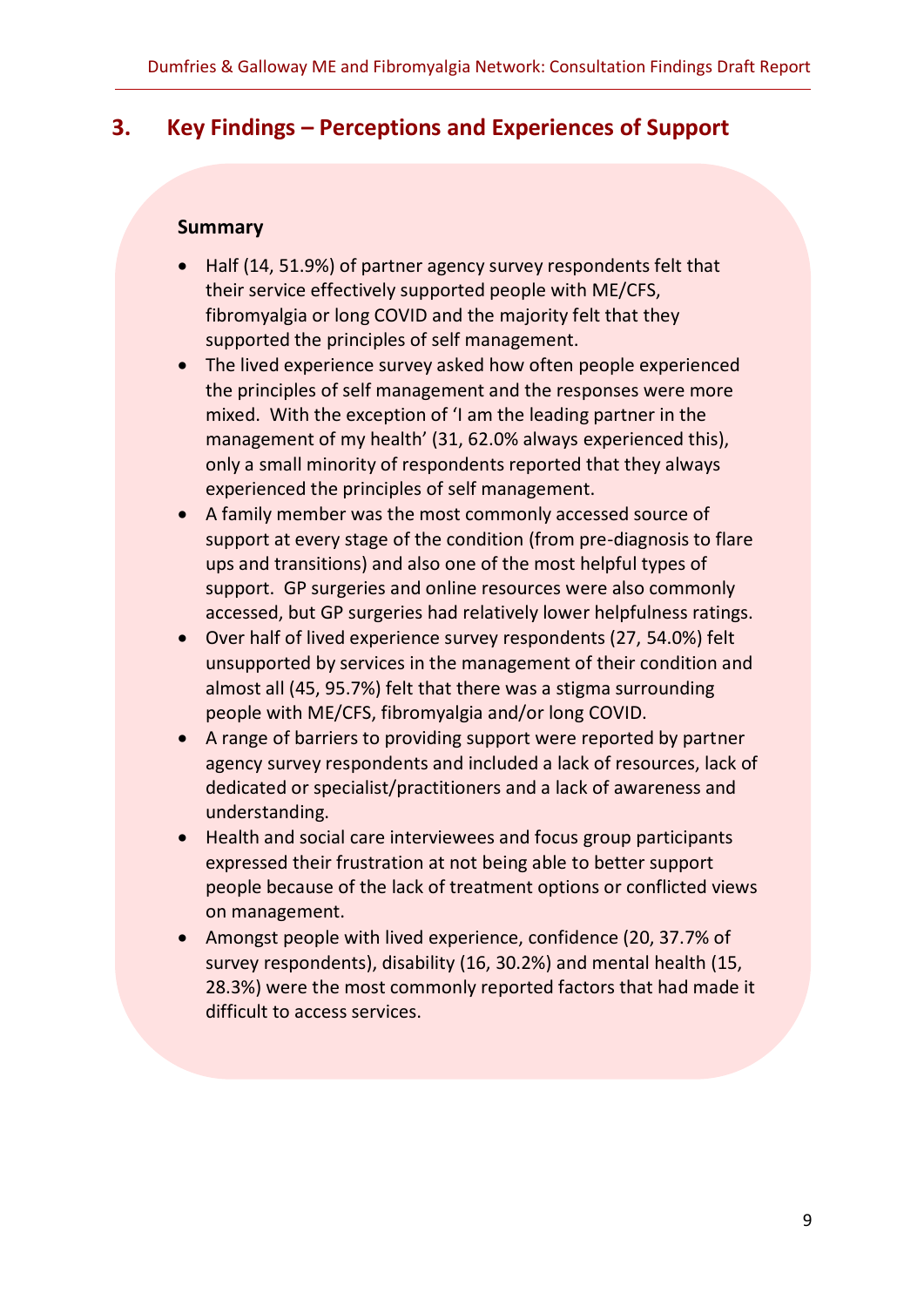### <span id="page-15-0"></span>**3.1. Introduction**

The consultation included two surveys (one for people with lived experience and the other for partner agencies) and interviews and focus groups with health and social care professionals. Perceptions of the support available to people with ME/CFS, fibromyalgia and long COVID were explored through these data collection activities and the key findings emerging from them are summarised in this section.

# <span id="page-15-1"></span>**3.2. Awareness of The Network**

The majority of partner agency respondents had heard of the Network before they completed the survey (59.3%, 16 compared to 37.0% (10) who had not<sup>5</sup>). It is of course possible that those respondents who were already familiar with the Network were more likely to complete the survey and awareness across health and social care services could therefore be lower than reported here. Indeed, although several of the health and social care interviewees were aware of the Network, awareness amongst focus group participants was more mixed. For example, a clinician felt that levels of awareness amongst GPs were low and several emphasised that the Network was one of many groups that they could signpost people to.

# <span id="page-15-2"></span>**3.3. Providing Support**

As described in Section 2.3, the principles of self management set out within the Gaun Yerself! national strategy informed the development of the survey questions. In the partner agency survey, this meant that respondents were asked if they felt that their service effectively supported people with ME/CFS, fibromyalgia and/or long COVID to self manage their conditions and then how often they or their service supported the principles of self management (see Figure 1 for a description of the principles). Half of partner agency respondents (15, 55.6%) felt that they were effectively supporting people to self manage and a further 10 (37.0%) said they neither agreed nor disagreed with this statement or that they were unsure, and 2 (7.4%) disagreed.

Overall, responses to the question set about the principles of self management were positive with the majority indicating that each of the principles were frequently supported (they were always, sometimes or often supported). For example:

• Two thirds (18, 66.7) said that their service always supported individuals' rights to make decisions, 3 (11.1%) stated that they did so often, 2 (7.4%) sometimes and only 1 (3.7%) seldom did so; and

<sup>5</sup> One respondent was unsure if they had heard of the Network before completing the survey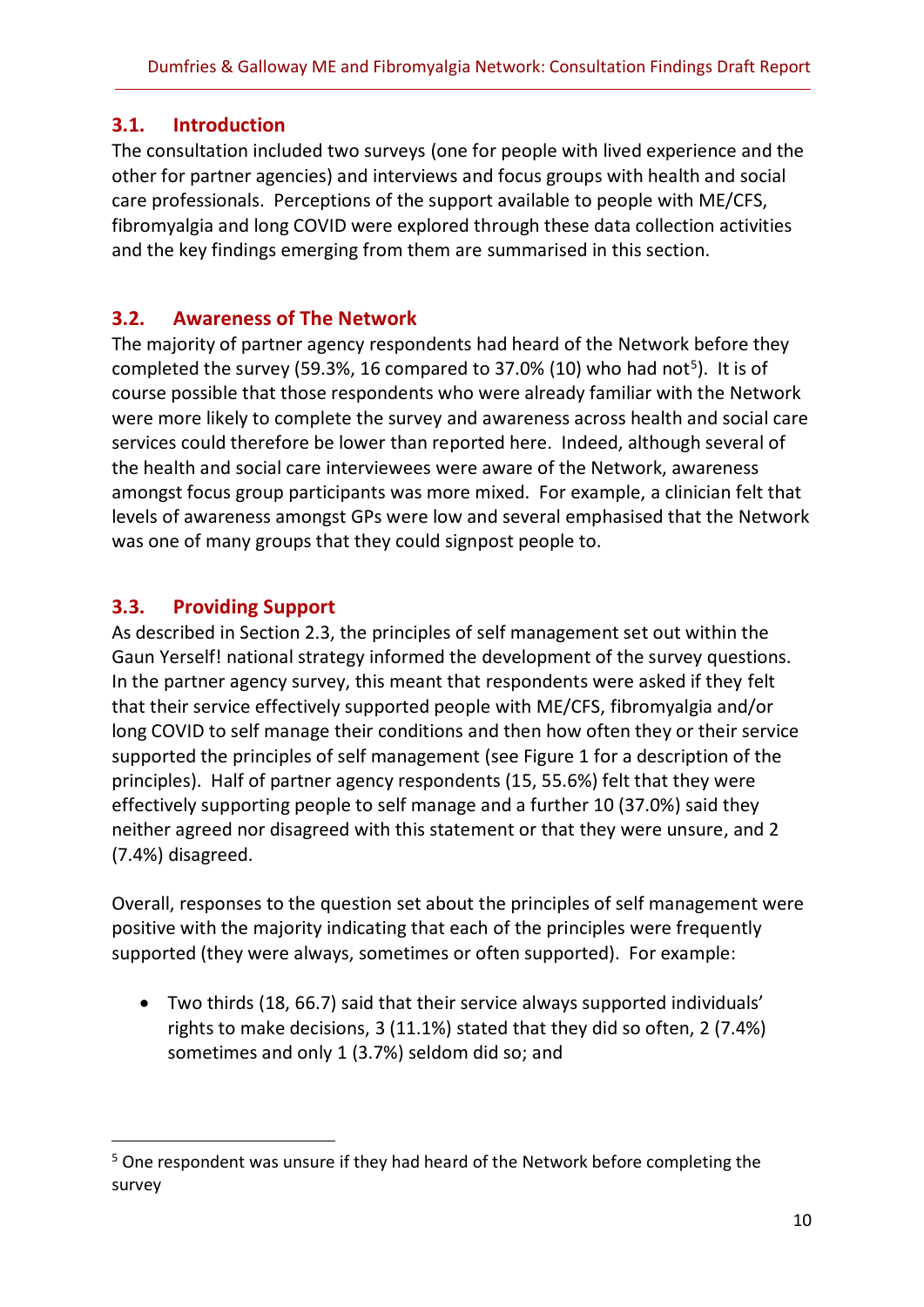• Over half (14, 51.9%) said that they always ensured service users led the management of their health/care, 2 (7.4%) did so often, 5 (18.5%) sometimes and 1 (3.7%) seldomly did this.



#### **Chart 1: Supporting Self Management<sup>6</sup>**

Source: Partner Agency Online Survey

16 out of the 27 partner agency respondents gave an example of how they supported self management and in doing so, provided additional insight into how they interpret self management. 2 respondents specifically mentioned adopting a person-centred approach and described how they would work with people with a condition to identify their preferences and goals (2 other respondents also described working in this way but did not explicitly refer to person-centred working). 5

<sup>&</sup>lt;sup>6</sup> The chart presents frequencies (and not percentages) because of the relatively small number of partner agency respondents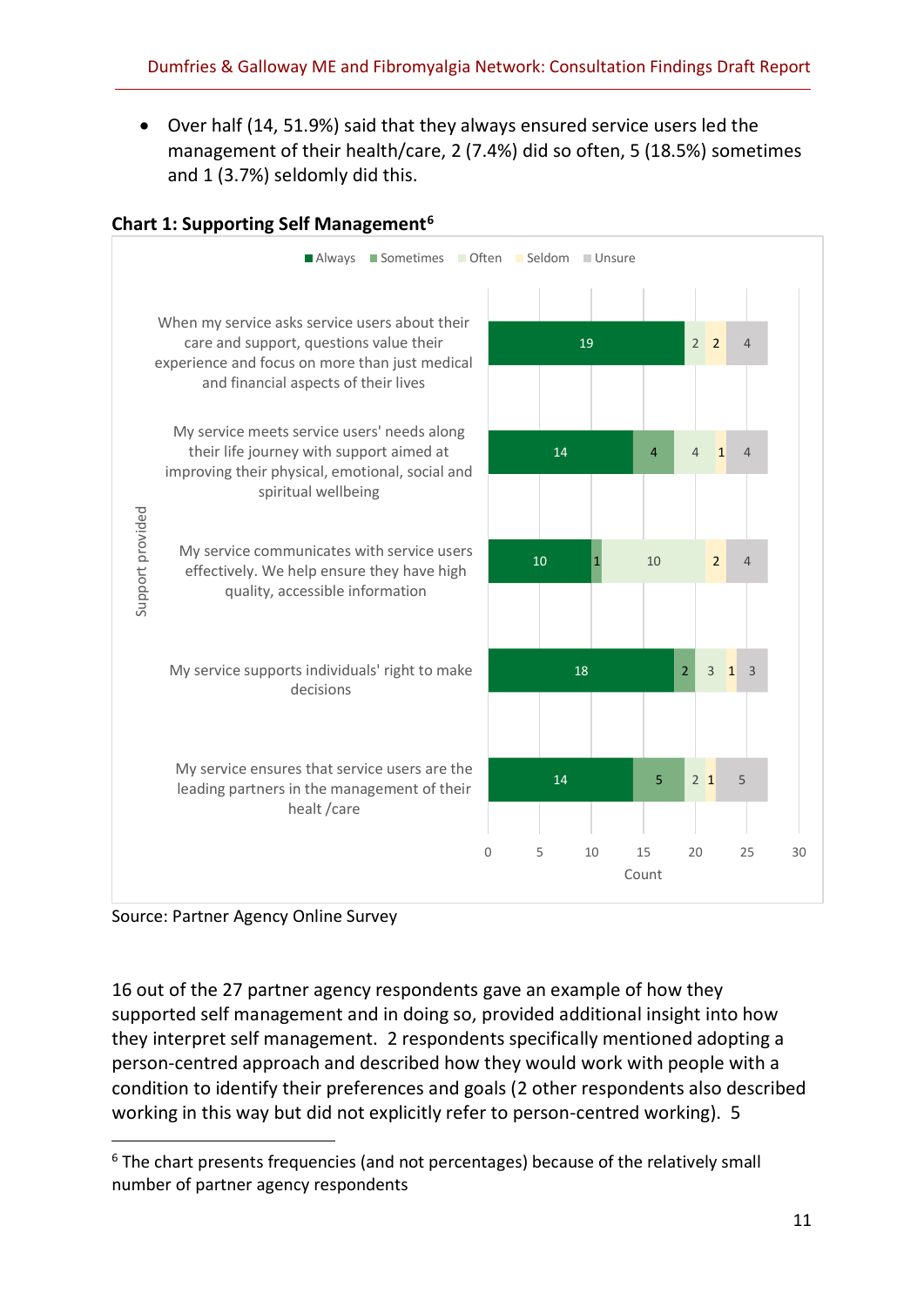respondents described how they would signpost or refer people to websites or support groups for further information. Others described their own service or the flexibility it offered through, for example offering video/phone or flexible home visit appointments.

The survey asked partner agencies to rate their own personal level of confidence in supporting people with ME/CFS, fibromyalgia and long COVID. The majority of all respondents were confident (either extremely, moderately or somewhat confident) in supporting people with all conditions, but as Chart 2 shows, confidence was lowest for long COVID.

**Chart 2: Confidence in Supporting People with ME/CFS, Fibromyalgia and long COVID**



Source: Partner Agency Online Survey

#### <span id="page-17-0"></span>3.4. **Barriers to Providing Support**

A range of barriers to providing effective support for self management were cited by partner agency survey respondents and can be broadly categorised as a lack of:

- Resources (time, money or staff);
- Dedicated or specialist service/ practitioner;
- Awareness and understanding within health and social care; and
- Service users presenting for help, which in turn was attributed to their previous experiences, the ability to attend appointments or lack of access to IT (for online participation).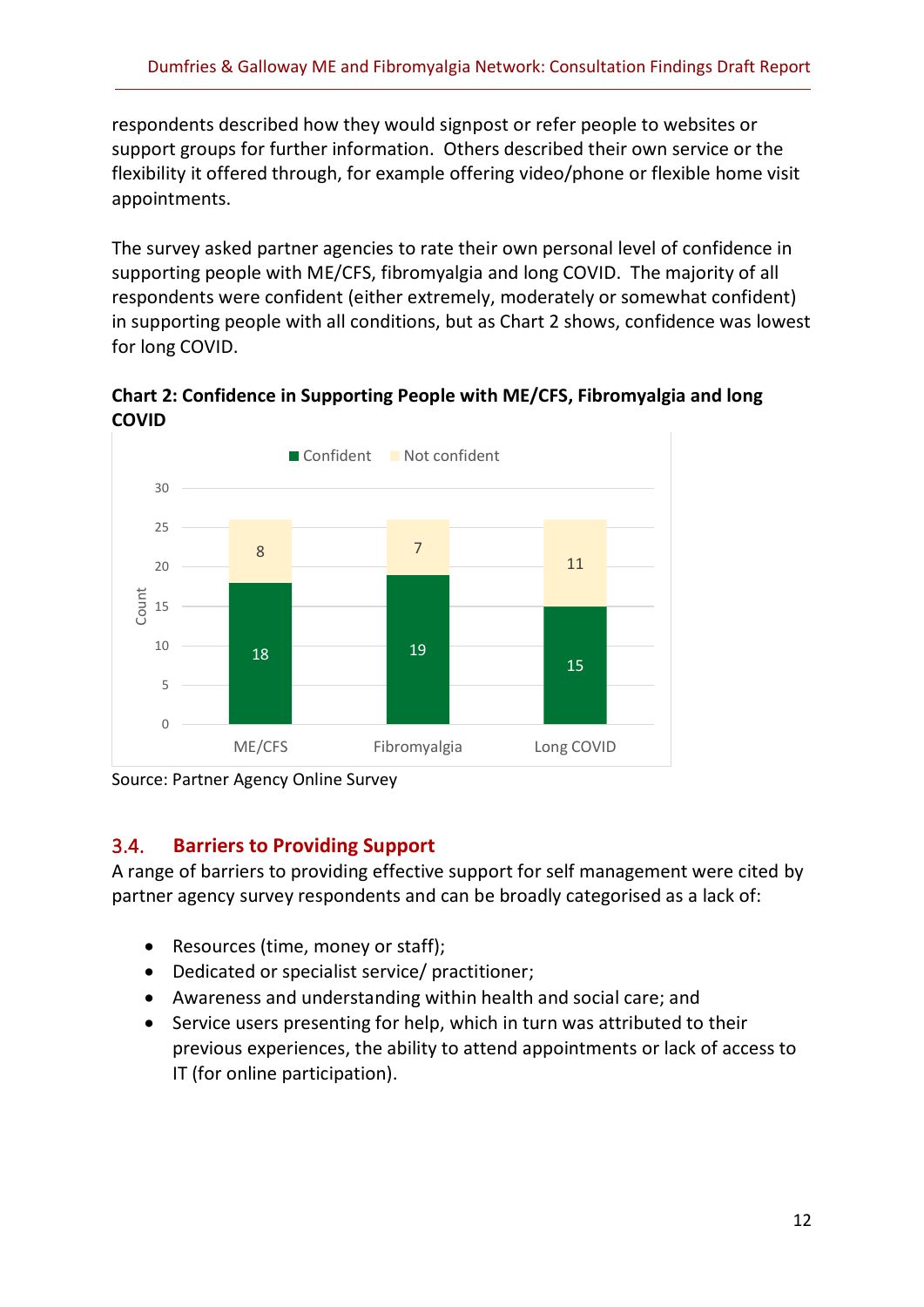Health and social care interviewees and focus group participants also discussed barriers to providing support. Lack of awareness emerged as a theme and a small number felt that the conditions were still perceived as a 'lazy illness' by some. But several highlighted their own frustrations in caring for people with the conditions; for these participants, the limited treatment or intervention options available meant people with ME/CFS, fibromyalgia or long COVID were what they'd term 'heart sink' patients:

**"***There's very little that we feel we have to offer in terms of treatment… we quite often don't really know what to do, that's not good for the individual with the problem and it's somewhat disempowering for us as a service provider."*

Focus group participant

As an interviewee described, this meant that there was some anxiety amongst clinicians that people would feel that they were not been taken seriously. Another suggested that the conflicted views on management had led some GPs to overprescribe without improving quality of life.

More generally, the lack of a co-ordinated approach was perceived by an interviewee to have created difficulties: "*It's never really sat anywhere"* and a focus group participant (who worked in secondary care) described how the absence of regular reviews meant that they saw people when their condition was particularly difficult to manage and were therefore less able to adopt a proactive approach. Other interviewees highlighted the inequitable access to services across the region or the gaps left by personnel changes.

In one of the focus groups, the principles of realistic medicine were identified as a way to de-medicalise management. Realistic medicine recognises that a one size fits all approach is not the most effective and that medicine does not just include doctors but all healthcare professionals (e.g. nurses, pharmacy, physiotherapists).<sup>7</sup> For these participants, this way of working would facilitate referrals to allied health, community and peer-to-peer support.

Amongst partner agency survey respondents, providing training and/or information was the most commonly identified action to help agencies improve how they support people to self manage. Several respondents suggested strengthening their links with the Network as a way to achieve this. Others suggested that a dedicated practitioner and more staffing were needed to enable support to be improved.

<sup>7</sup> [Realistic Medicine Scotland | NHS inform](https://www.nhsinform.scot/care-support-and-rights/nhs-services/using-the-nhs/realistic-medicine)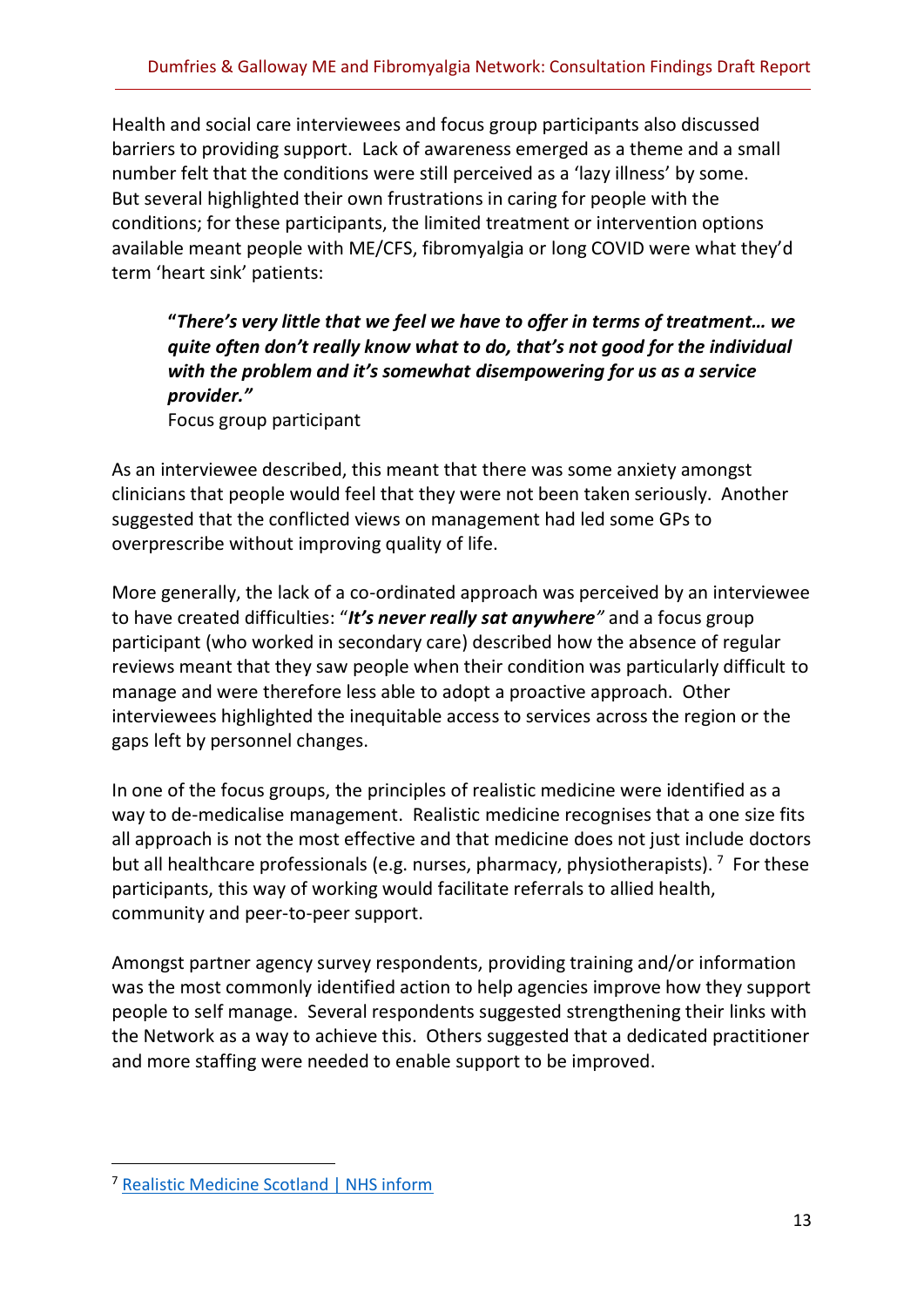### <span id="page-19-0"></span>**3.5. Experiences of Support**

The lived experience survey asked about the provision of support at different stages of the conditions from pre-diagnosis to day-to-day and transition periods. Chart 3 summarises the responses to this question set and shows that support from a spouse, partner or other family member was the most commonly reported at every stage. For example, 47 (88.7%) of respondents stated they were supported by family before their diagnosis and 52 (98.1%) received this support at the time of their diagnosis. GP surgeries and online resources were also commonly reported at each stage. In contrast, carers (either formal or informal) and third sector organisations (other than the Network) were the least commonly used type of support.



#### **Chart 3: Type of Support Received at Different Stages of Condition**

Chart 3 also provides insight into how sources of support differ through a person's condition; for example, and as might be expected, more people were supported by their GP surgery before and at the time of their diagnosis than at other stage. In contrast, support from the Network was most common for day-to-day issues (30, 56.6%).

People with lived experience were also asked to rate the helpfulness of the support they had received (on a scale from very helpful to very unhelpful) and the proportion

Source: Lived Experience Online Survey Base: All respondents (n=53)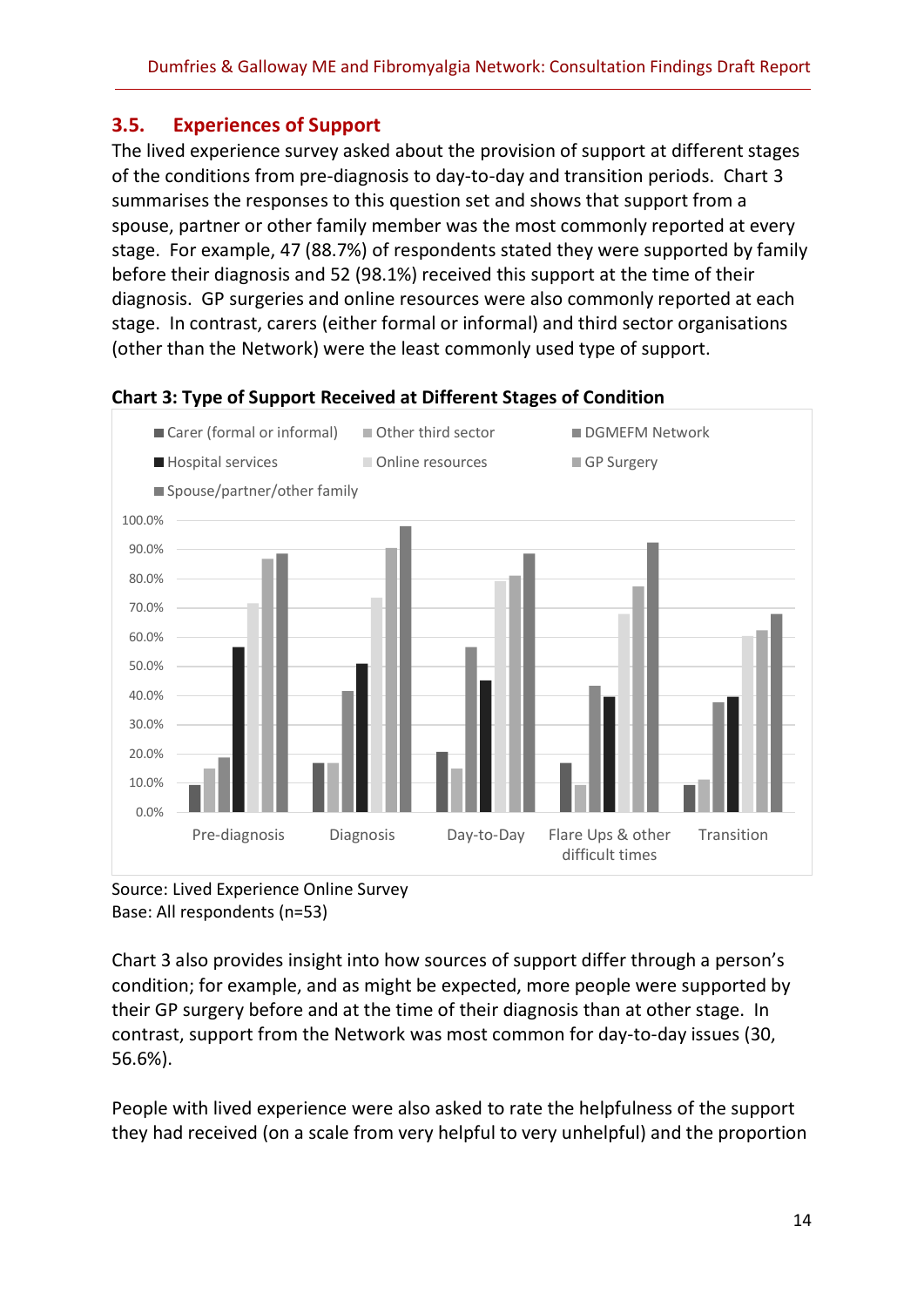who provided a helpful rating<sup>8</sup> is shown in Chart 4 below. Some caution should be used when interpreting the percentage figures in this chart, particularly where only a small number had received that type of support (e.g. carer and other third sector organisations). Despite this, Chart 4 shows which types of support were most helpful across different stages of the conditions. Key points to note are:

- Hospital services received relatively lower helpfulness ratings compared to other forms of support at every stage. Hospital services were perceived to be helpful by 33.3% of respondents at all stages, with the exception of flareups and other difficult times where it dipped to 23.8% (5).
- The perceived helpfulness of GP surgeries was also relatively lower than other forms of support; 20 (43.5%) of respondents rated it as helpful before their diagnosis and this increased to 25 (52.1%) at the time of diagnosis.
- The perceived helpfulness of family members was relatively high compared to other forms of support and ranged from 66.0% to 95.7% of those who had received it. It was perceived as most helpful during flare ups, at other difficult times and day-to-day support;
- The Network also received a relatively high proportion of helpful ratings. For example, 16 (72.7%) of those supported by the Network at the time of diagnosis rated it as helpful and this increased to 25 (83.3%) for day-to-day living with the condition and 21 (91.3%) for flare ups and other difficult times.

The survey also asked how often people experienced the five principles of self management; as shown in Chart 5, their responses contrasted with partner agency perceptions of how these principles were being supported (see Chart 1, Section 3.3). 'I am the leading partner in the management of my health' was the only principle always experienced by the majority of respondents (31, 62.0%). The frequency with which the other principles were experienced was more varied but almost three quarters (36, 72.0%) seldom or never experienced 'when I'm asked about my care and support, questions value my experience and focus on more than just medical and financial aspects of my life.'

<sup>&</sup>lt;sup>8</sup> This includes all respondents who provided a very helpful, somewhat helpful and a little helpful rating.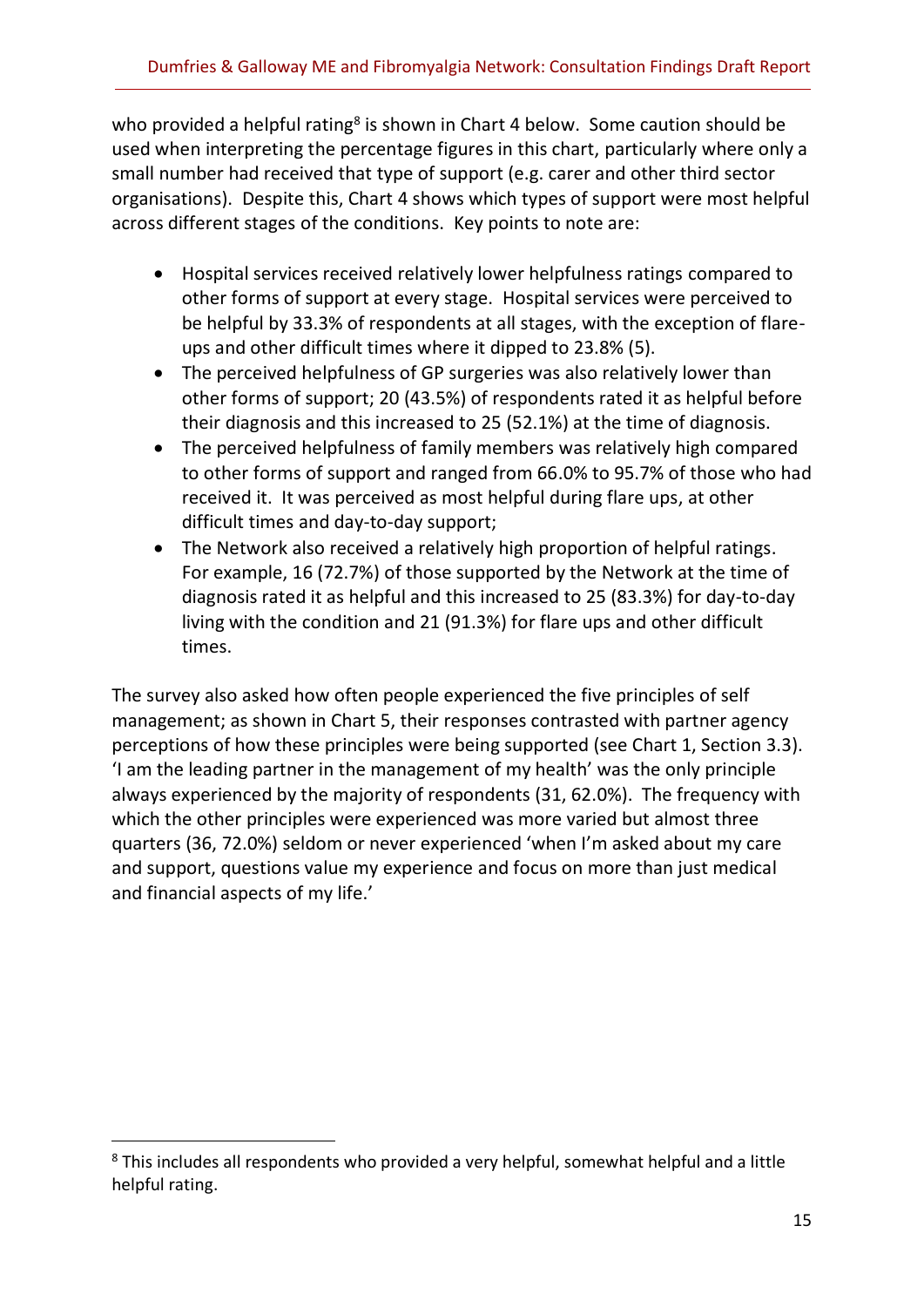

#### **Chart 4: Proportion of People with Conditions Rating Support as 'Helpful'**

Source: Lived Experience Online Survey Base: All respondents accessing each type of care (n=various)

#### **Chart 5: Frequency with which Principles of Self Management are Experienced**



Source: Lived Experience Online Survey

Base: All respondents answering the question (n=50, 51, 50, 49, 50 respectively)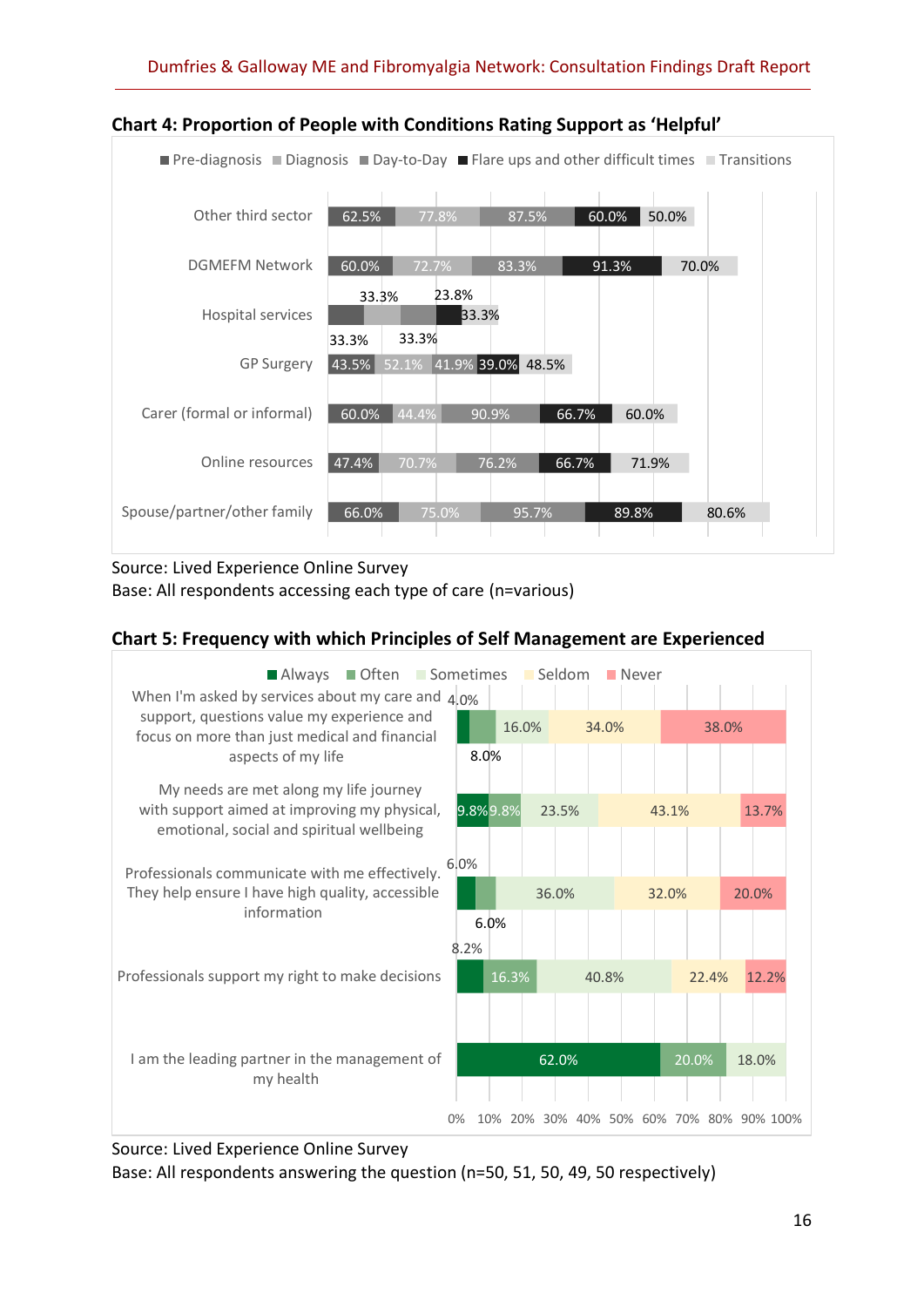Perhaps reflecting this, over half of respondents (27, 54.0%) felt unsupported by services in the management of their condition and almost all (45, 95.7%) felt that there was a stigma surrounding people with ME/CFS, fibromyalgia and/or long COVID. Additional comments provided in the survey described a lack of understanding around hidden disabilities and the expectations that they should "*just get on and do!***"** Respondents also commonly felt that they were not believed by either health professionals or friends and family:

#### *"Hard to get anyone to believe you. Some family members think you are faking and don't believe you have anything wrong."*

#### *"I still feel I will possibly be disbelieved when I talk about my illness. I recently spoke on the phone to a GP in my GP practice I hadn't dealt with before. I found myself thinking- 'does he think ME is nonsense?'"*

The lived experience survey asked respondents to select from a given list the actions that could help them to better self manage their condition at various stages. More support from a health specialist and clearer information from health/ support services were selected by a large majority of respondents (39, 73.6% and 38, 71.7% respectively).



#### **Chart 6: What Could Help to Improve Self Management**

Source: Lived Experience Online Survey Base: All respondents (n=53)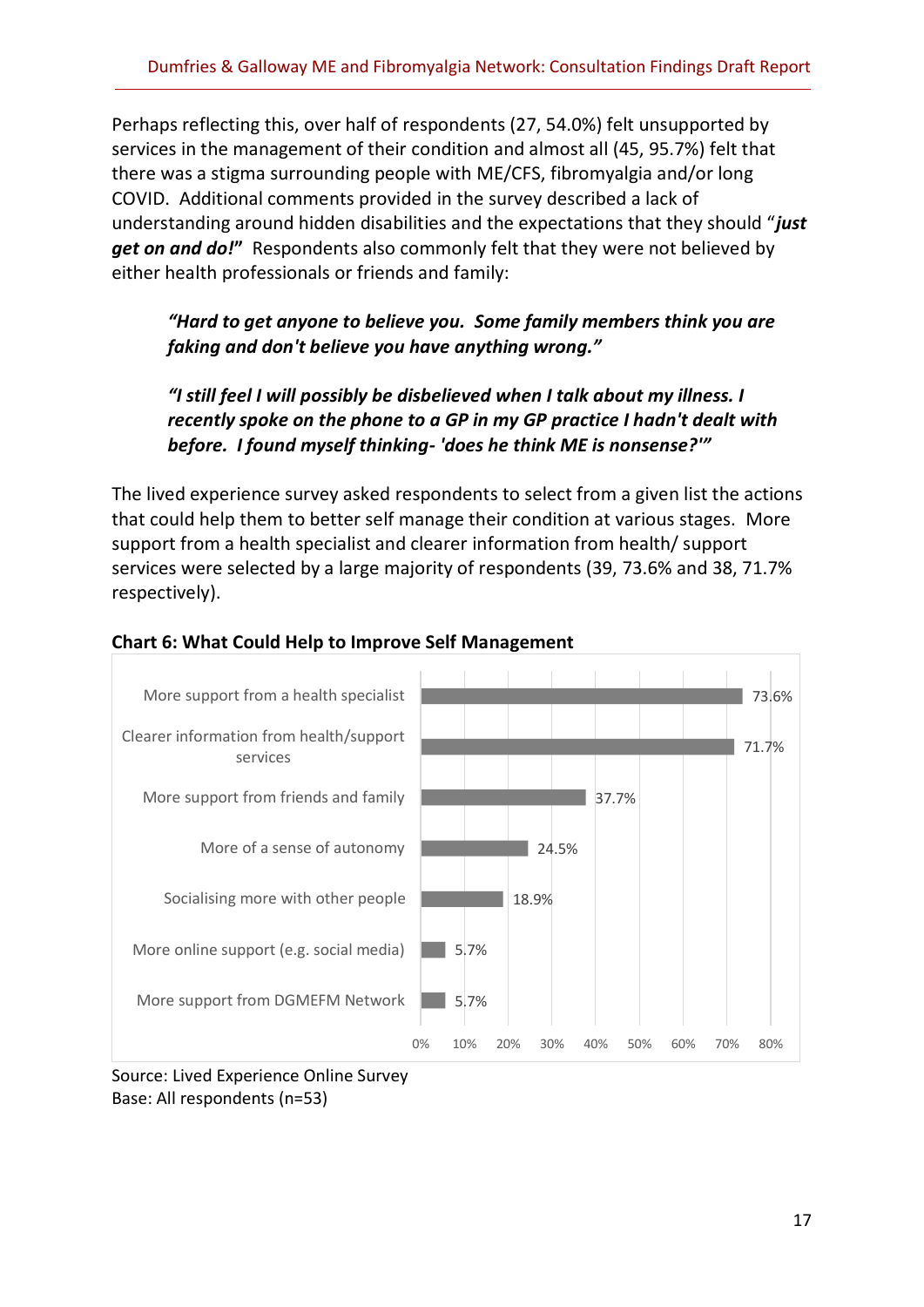When asked if there was anything else that could have helped, some respondents chose not to identify a specific action but rather describe their experiences of care. To ensure their voices are heard, extracts from their responses are presented below.

*"I was given a booklet from the rheumatologist to read about my condition. That was it. No follow up. No advice. No further treatment or support. I am winging it on my own. When times are bad I often feel unsupported and misunderstand. Just prescribed strong pain killers from my GP."* 

*"It took me years of pain, flare ups, back and forth to GP. I finally saw a physio who's wording explained fibromyalgia to me. She explained that the pain is real but that the brain sends messages to parts of body that tells them there is pain when actually there is no reason for pain. She was encouraging, listened and for the first time I felt understood."*

Where respondents identified something that could help, the suggestions were varied and included:

- Being believed, taken seriously or greater acceptance of the condition: *"Could have done without being pre-diagnosed, talked over, condescended and ignored by health professionals."*
- A quicker diagnosis:

*"A quicker diagnosis of fibro, I had been struggling for about 13 years. During which time I have been backwards and forwards to the GP, had scans etc. Nothing was diagnosed until I heard of fibro and asked my GP if this could be what was wrong with me."*

- Peer support: *"Being directed or referred to peer support or fellow sufferers. Knowing that you are not alone made a big difference to me."*
- More information: *"More information about the pros and cons of taking certain medications."*
- NICE guidelines:

*"Since the updated NICE guidelines my GP is refusing to consider medication and recommends alternative therapies. However, unlike other NHS boards Tai Chi and gym memberships are not available in D&G."*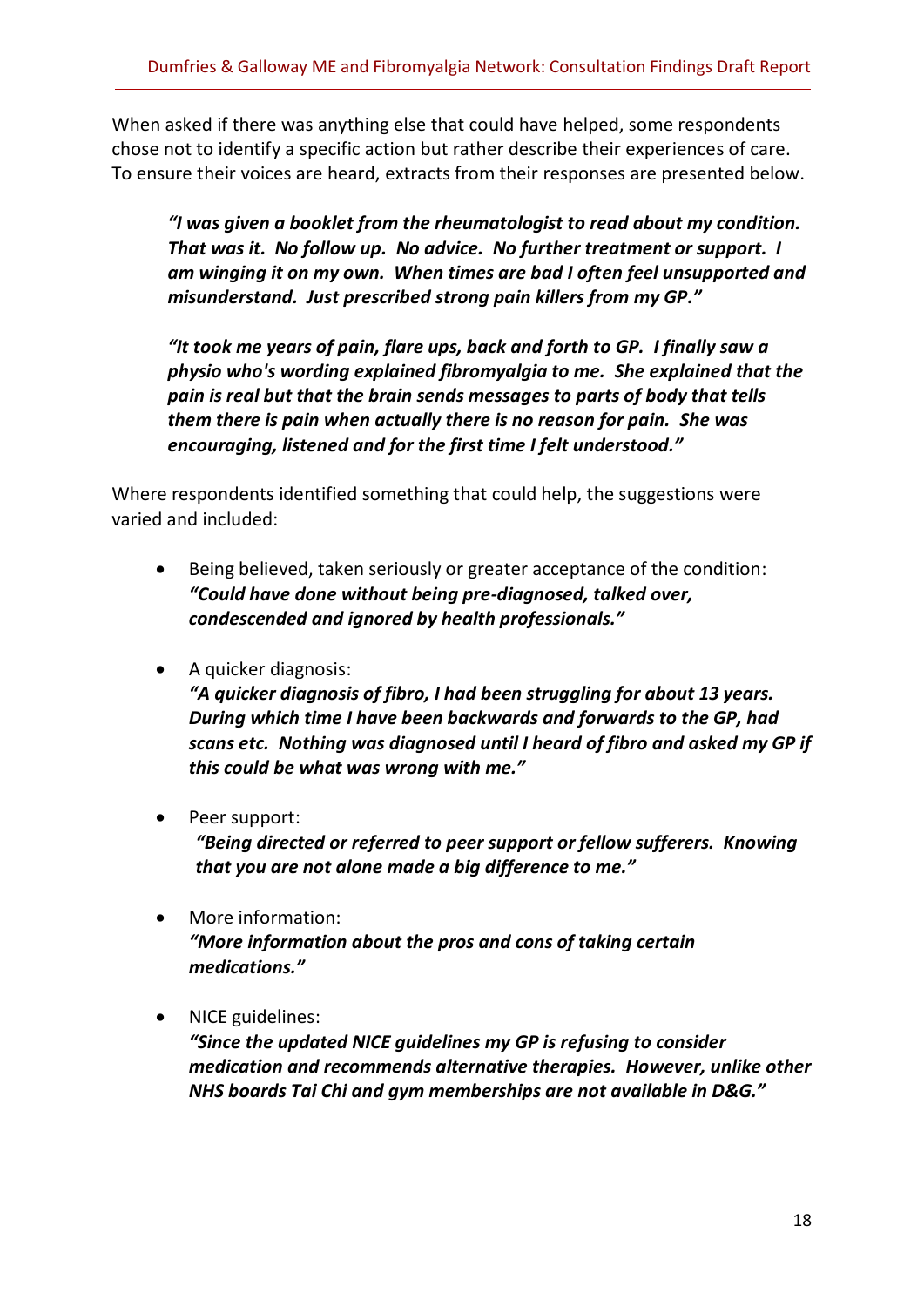#### <span id="page-24-0"></span>**3.6. Barriers to Support**

The lived experience survey also asked about barriers and some of their comments resonate with those made by health and social care professionals (see Section 3.4). For example, some described the difficulties faced in making it to an appointment, especially given fluctuations in their condition, and others highlighted a lack of information or knowing who to contact.

When asked what had made it difficult to access services, just under a third felt that their disability and mental health had made it difficult and a small number that their gender (4) and age (3) had done so (see Table 1). However, confidence emerged as the most commonly reported barrier to services. Other practical factors – geographical location, finances, caring responsibilities - also emerged as barriers.

|                              | <b>Count</b> | Percent |
|------------------------------|--------------|---------|
| <b>Confidence</b>            | 20           | 37.7%   |
| <b>Disability</b>            | 16           | 30.2%   |
| <b>Mental health</b>         | 15           | 28.3%   |
| <b>Geographical location</b> | 11           | 20.8%   |
| <b>Personal finances</b>     | 7            | 13.2%   |
| <b>Lack of transport</b>     | 7            | 13.2%   |
| <b>Caring responsibility</b> | 6            | 11.3%   |
| <b>Gender</b>                | 4            | 7.5%    |
| Age                          | 3            | 5.7%    |
| <b>Ethnic background</b>     | $\Omega$     | 0.0%    |
| <b>Religion or belief</b>    | $\Omega$     | 0.0%    |
| <b>Sexual orientation</b>    | 0            | $0.0\%$ |
| <b>Transgender status</b>    | 0            | $0.0\%$ |

**Table 1: Factors Making Access to Services Difficult**

Source: Lived Experience Online Survey Base: All respondents (n=53)

# <span id="page-24-1"></span>**3.7. Living with ME/CFS, Fibromyalgia and Long COVID**

People with the conditions were also asked in the survey, 'What is the one thing that you would most like to be able to do but currently can't because of the impact of your illness?" The responses were varied but most often related to doing some form of activity or exercise and being able to work again, work more or work more flexibly. For others, there was a more general want of having an improved quality of life or not feeling exhausted.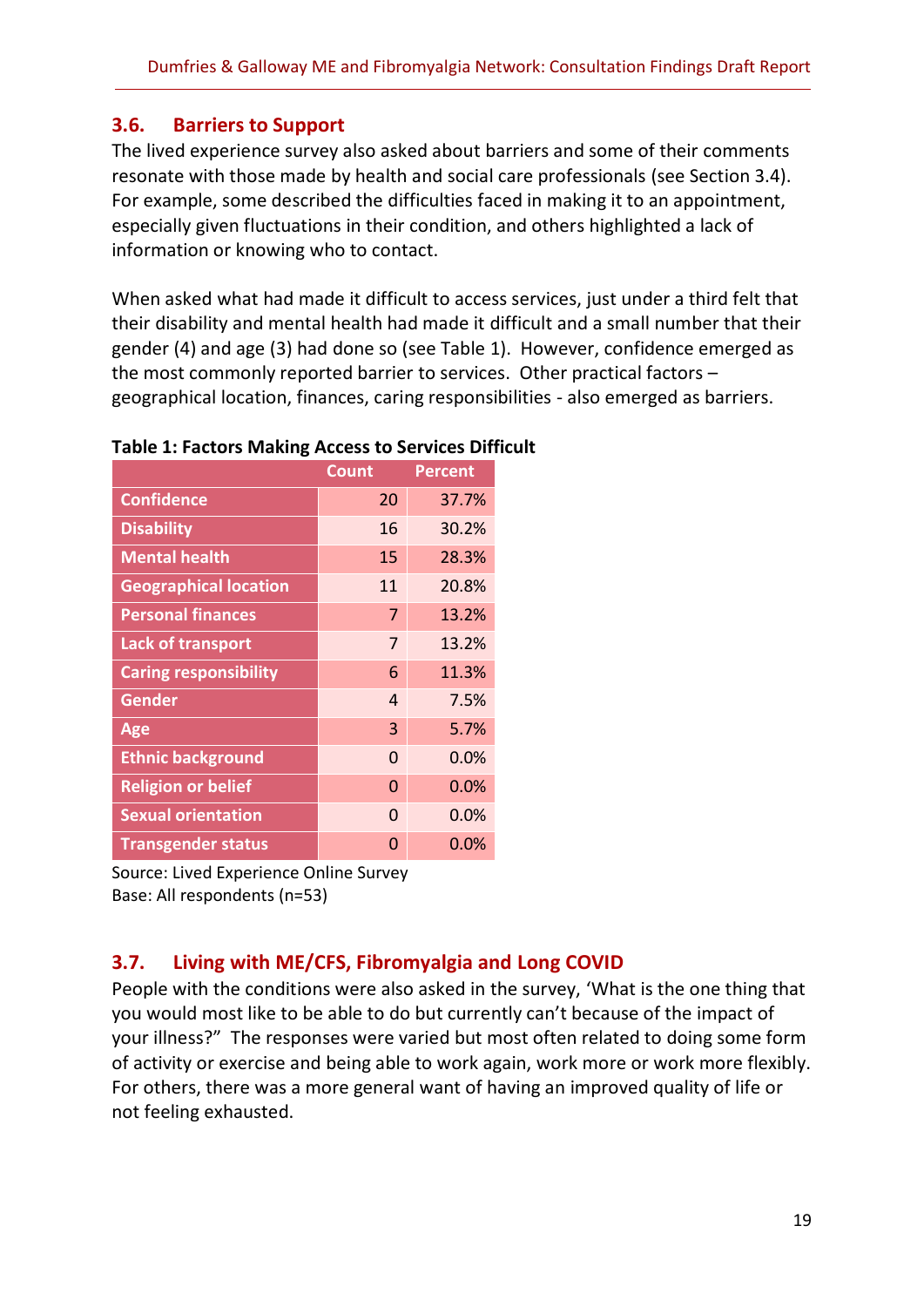The responses to the question, "what would help you do that?" was indicative of a sense of helplessness; for example, several respondents answered:

*"Magic pill. New body. A miracle." "Not having ME" "Only getting better/ recovering."*

*"Nothing. My illness to relent."*

Where more practical actions were cited, they often reiterated answers to previous questions such as timely diagnosis and treatment, more or better information, and more understanding from employers. Other responses included increased financial support and better pain relief.

#### <span id="page-25-0"></span>**3.8. The Impact of COVID-19**

The effects of the COVID-19 pandemic have been wide ranging for all but especially for people with long-term conditions. The Network, in its project plan, described the differential impacts on its members from increased loneliness and isolation, difficulty implementing self management strategies, declining mental health and lack of access to care and support.

The survey also provided some insight into how COVID-19 has affected people's health physically and mentally; over half felt that both their physical (23, 52.3%) and mental (23, 52.3%) health had worsened because of the pandemic. Some of these respondents described how the stress and anxiety brought about by COVID-19 had exhausted them and others attributed the change to a lack of services (e.g. face-toface GP appointments, physiotherapy, leisure centre access).

Conversely, over a third (16, 36.4%) felt that their physical and mental health were unchanged by the pandemic and a few (5, 11.4%) reported an improvement. For these respondents, the stay at home restrictions meant that they were less likely to exhaust themselves or that the expectations they perceived to be on them removed. One person with ME also reported that walking more during the lockdowns had brought about improvements.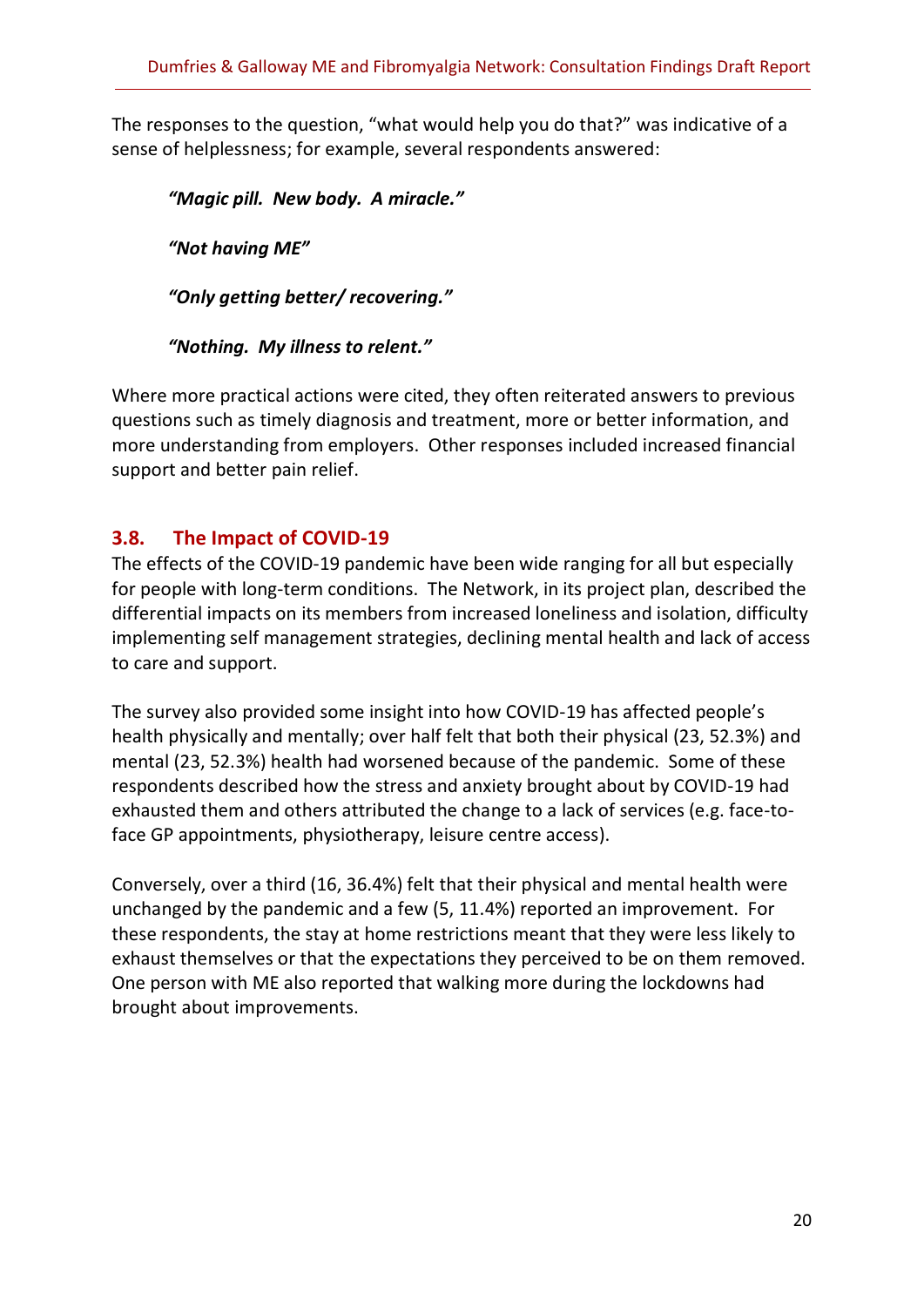# <span id="page-26-0"></span>**4. Key Findings – Project Ideas**

#### **Summary**

- Support for all three project ideas (the creation of a clinical lead, expert patient mentors and a befriending service) was high.
- Partner agency survey respondents were asked if they thought each idea would be useful: 22 said a befriending service would be and 21 and 20 (respectively) said expert patient mentors and a clinical lead would be useful.
- The clinical lead was perceived as the most helpful by respondents to the lived experience survey (43, 93.5%), followed by expert patient mentors (37, 78.7%) and a befriending service (33, 70.2%).
- The clinical lead was also the service people with lived experience were most likely to use.
- Health and social care interviewees and focus group participants identified a number of challenges associated with the creation of a clinical lead role, including finding a service with the capacity to take on the role, ensuring that it is appropriately embedded and accountable and that it would be difficult to achieve in the absence of a co-ordinated approach.
- Some of these participants suggested that a GP could take on the role but acute care, the new Home Teams, third sector organisations, public health improvement teams and community pharmacists were also mentioned. One participant questioned if a team of leads would be preferable – it could enable a more multidisciplinary approach to be adopted.
- The importance of ensuring that expert patients were appropriately trained and supported to ensure that accurate information was provided was emphasised by all participant groups.

# <span id="page-26-1"></span>**4.1. Introduction**

All survey respondents, interview and focus group participants were asked to share their views on the three project ideas: a clinical lead, expert patient mentor and befriending scheme. The emerging findings are presented separately for health and social care professionals and people with lived experience in this section.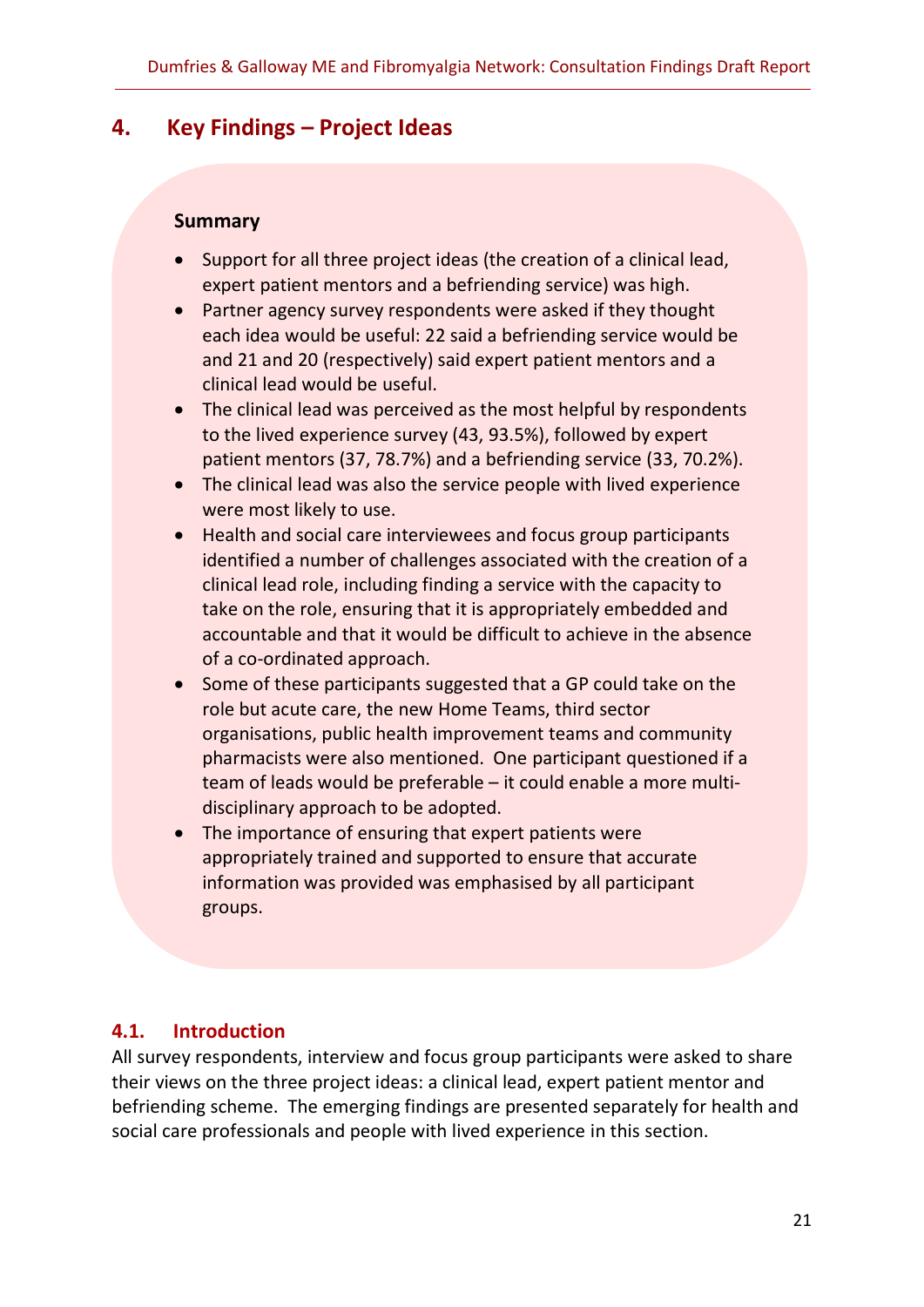#### <span id="page-27-0"></span>**4.2. Health and Social Care Professionals - Perceptions of Project Ideas**

As shown in Chart 7, support was high amongst partner agency survey respondents with the majority stating that all three of the ideas would be useful to people with the conditions.



**Chart 7: Number of Partner Agency Respondents Perceiving Project Ideas to be Useful**

Health and social care interviewees were also broadly supportive of the clinical lead and expert patient mentor ideas (befriending was not explored in depth in the interviews). For example, a clinical lead was perceived to be a potentially useful mechanism to raise awareness and understanding of the conditions, or provide a resource that others could '*tap into'*. Another suggested that it would demonstrate to people with the conditions that they were recognised and valued.

However, interviewees often highlighted the challenges associated with the creation of such a role. These included:

- Identifying a service with the capacity to take on the role, especially given the unprecedented pressures created by COVID-19;
- Creating a role that is not embedded within a wider organisation or accountable to any organisation;
- Creating a role in the absence of a co-ordinated or structured approach to chronic conditions; and

Source: Partner Agency Survey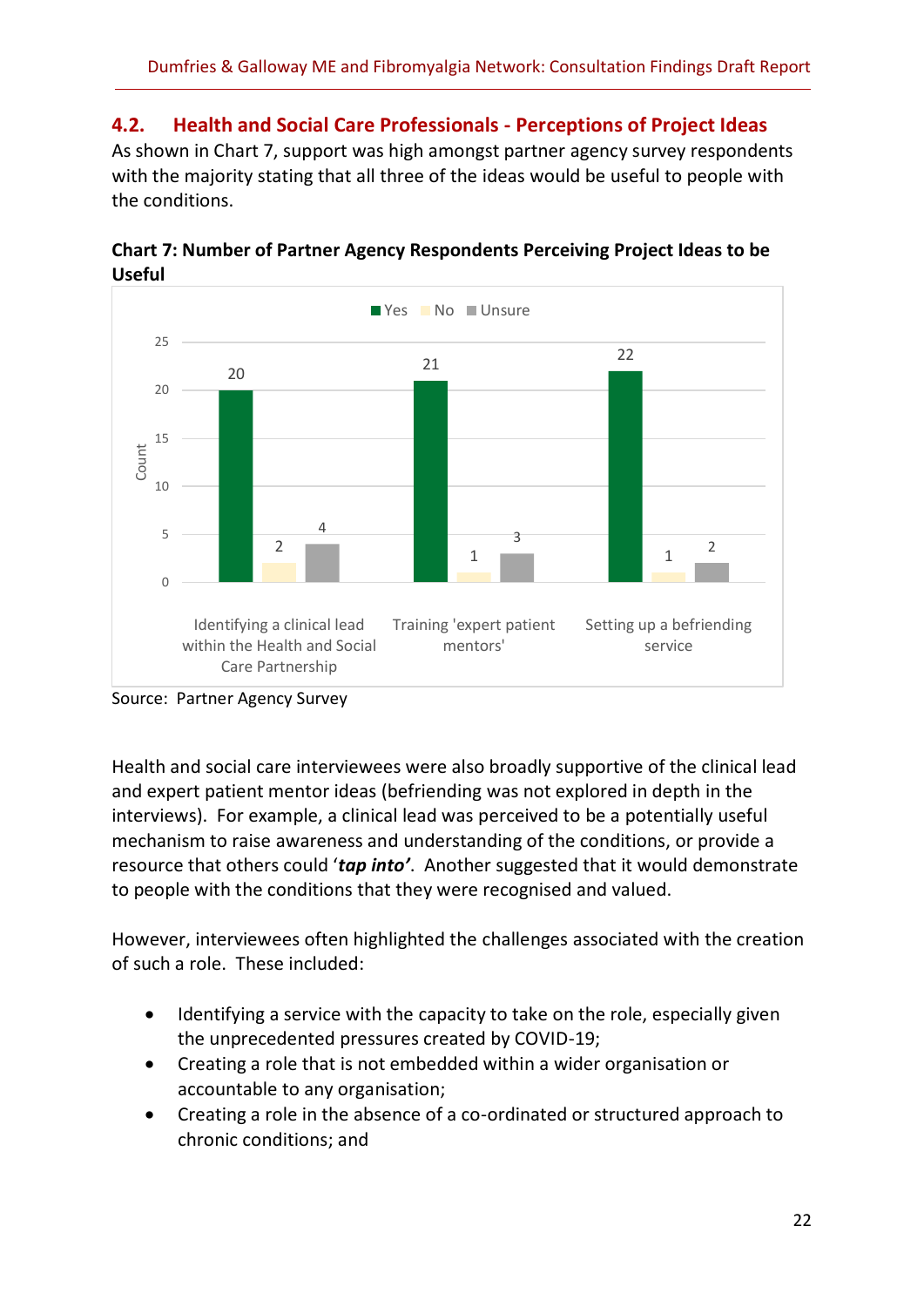• A concern that the champion is used in a tokenistic way to engage with the community.

Where a clinical lead could sit was also discussed; two interviewees felt that a GP lead would be beneficial as the majority of patients access primary care and a GP's input could be secured by paying for a session a week. But a focus group participant felt that it would be difficult to find someone with sufficient time and suggested that it didn't necessarily have to be a GP in the role (an advanced nurse practitioner could be an alternative). Another felt that a multi-disciplinary approach would be preferable, whereby each service (e.g. primary care, physiotherapy, acute services) identified a lead and then all leads come together as a group. Acute care, the new Home Teams, third sector organisations, public health improvement teams, community pharmacists were also mentioned by interviewees and focus group participants. A participant also questioned whether it had to be a clinical role and emphasised the importance of having someone with the understanding and qualities needed to engage with people.

The perceived value of expert patient mentors was, for several interviewees and focus group participants, also contingent on a number of factors. The need to ensure that those in the role were appropriately supported and trained to deliver accurate information and advice was particularly important. In addition, establishing a system with the appropriate back ups in place was identified as necessary to accommodate the fluctuating capacity of individuals to fulfil the role.

More broadly, there was some discussion of whether the clinical lead and expert patient roles should encompass a number of conditions (e.g. chronic pain and long COVID) rather than focusing on just one.

Partner agencies were asked to choose from a given list how they, their department or service could support these ideas; taking part in further training (66.7%, 18) and attending a one-off meeting (40.7%, 11) were the most commonly selected. 4 respondents said that they could offer a clinical lead or champion and provide training, 3 of whom worked in the NHS and 1 in the local authority. Of the 3 that said they could provide financial support, 1 was from a charity/third sector organisation, another the NHS and the third the local authority.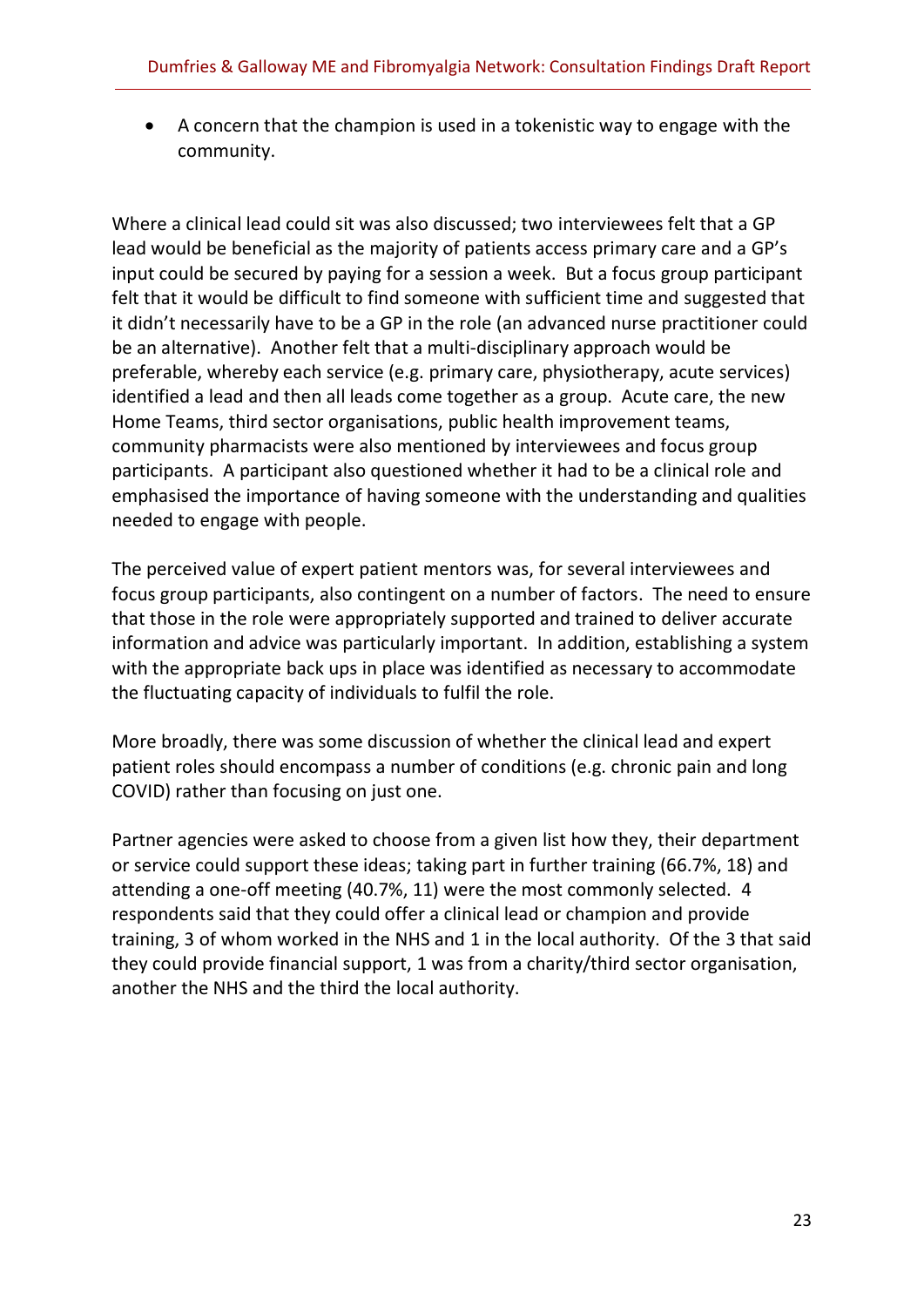|                                                                  | <b>Count</b> | <b>Percent</b> |  |  |  |  |
|------------------------------------------------------------------|--------------|----------------|--|--|--|--|
| Undertaking further training in ME, CFS, fibromyalgia            | 18           | 66.7%          |  |  |  |  |
| and/or long COVID                                                |              |                |  |  |  |  |
| Attending a one-off meeting                                      | 11           | 40.7%          |  |  |  |  |
| Introductions to colleagues                                      | 9            | 33.3%          |  |  |  |  |
| Joining a steering group                                         | 8            | 29.6%          |  |  |  |  |
| Providing information e.g. reports, training materials           | 5            | 18.5%          |  |  |  |  |
| Providing training                                               | 4            | 14.8%          |  |  |  |  |
| Offering a clinical lead / champion                              | 4            | 14.8%          |  |  |  |  |
| Providing financial support for one of more of these initiatives | 3            | 11.1%          |  |  |  |  |
|                                                                  |              |                |  |  |  |  |

#### **Table 2: How Partner Agencies Could Provide Support**

Source: Partner Agency Survey

Base: All respondents (n=27)

#### <span id="page-29-0"></span>**4.3. People with Lived Experience - Perceptions of Project Ideas**

People with lived experience were also asked what they thought of the ideas and all 3 ideas were perceived to be helpful by the majority of survey respondents. As shown in Chart 8, 93.5% (43) thought that the clinical lead would be helpful and a smaller majority thought that both the expert patient mentors (37, 78.7%) and befriending service (33, 70.2%) would be helpful.



#### **Chart 8: Would the Ideas Help People with the Conditions?**

Source: Lived Experience Online Survey

Base: All respondents answering the question (Clinical lead n= 46, Expert patient mentors and befriending service n=47)

As shown in Chart 9, the clinical lead also emerged as the service respondents were most likely to use (33, 78.6%, a further 9, 21.4% were unsure). Around half would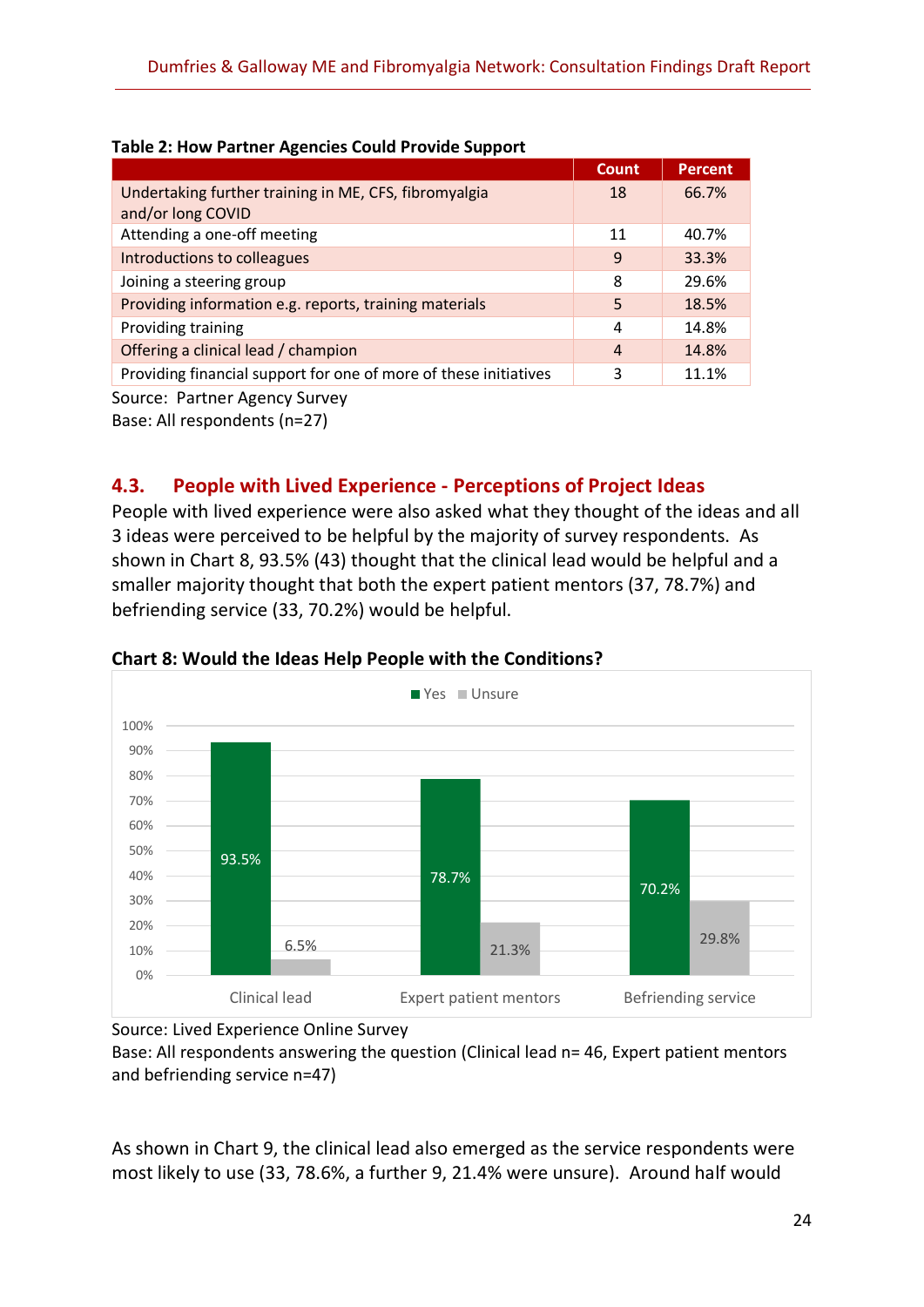use the expert patient mentor scheme (21, 47.7%) and a quarter the befriending service (11, 26.2%).



#### **Chart 9: Proportion That Would Use the Service Now**

Source: Lived Experience Online Survey

Base: All respondents answering the question (clinical lead and befriending scheme, n=42; expert patient mentors, n=44)

Some of the survey respondents chose to provide additional comments to explain their answer and the comments made suggest that the perceived benefits of each idea are shaped by the stage of the condition. For example, a respondent who was diagnosed over 30 years ago felt that they had tried all available treatments, developed strong contacts and become an expert in the condition and were therefore unsure if they would use any of the proposed ideas. However, the respondents stating that they would use the clinical lead felt that there was a need for greater awareness and access to a specialist with knowledge of the latest research/ treatments.

Although the opportunity to speak with someone who understood the condition was welcomed by some, others described a more negative experience of patient groups:

**"***Personally, I found the few times I used DGMEFM Network it felt uncomfortable and a bit negative. I really do understand people are very poorly but I felt listening to all the negative experiences brought my spirits down. On one occasion, a guest speaker was there and I felt people were rude and didn't want to hear what they could offer. I did only start to use the service during the pandemic so it was on Zoom and I appreciate that wouldn't suit everyone either. I know for some the group will be a life line but it wasn't for me. That's why I took a different approach."*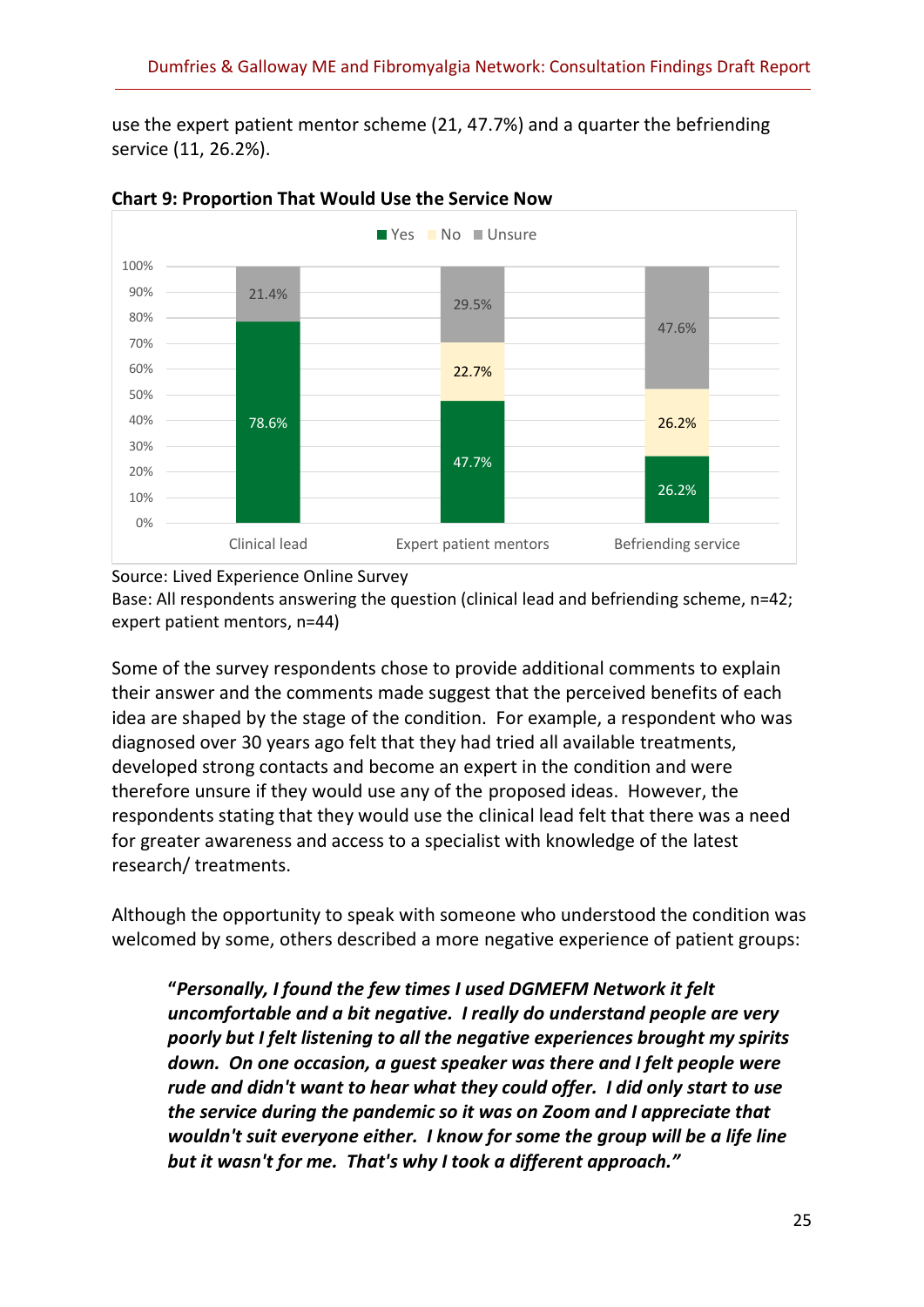*"I have very little confidence in people with fancy job titles. The couple of people I have come across with CFS were very pessimistic about their condition and made me feel worse."*

These respondents either would not or were unsure if they would use any of the three projects.

In contrast, a few survey respondents felt that a befriending scheme would help to reduce isolation or provide a space for people to talk without fear of being judged. Further understanding of the potential role of a befriending scheme was provided by feedback received via a Facebook discussion. A series of questions were asked on a private Facebook page and the responses emphasise the importance of peer-to-peer support for some. For example, when asked why they were part of the Facebook group, responses included:

*"For support and to give and receive advice on different subjects. I found it so helpful to see I'm not alone."*

*"To see what people say or speak to people who have similar conditions and understand how you're feeling."*

*"A connection to other [people] in the same position, also peace of mind I'm not imagining symptoms. This group has been a life line for me, not sure if or how I would have coped."*

When asked specifically about a befriending service, all those responding felt that it was a good idea and would be beneficial to them. The idea of an expert patient mentor scheme was also welcomed, especially at the time of diagnosis. The type of support and information that would have been most helpful at diagnosis was also explored; several simply answered "*support***"** but the other responses included:

- Guidance on the next steps where to go and what to do to help;
- Advice on what helps to manage the condition;
- Talking to someone with the condition;
- More understanding amongst health and social care providers;
- Being signposted to the Network; and
- An understanding employer/ employer support plan.

The survey also asked respondents what else they thought might be useful and the suggested actions resonate with earlier responses on how best to improve support.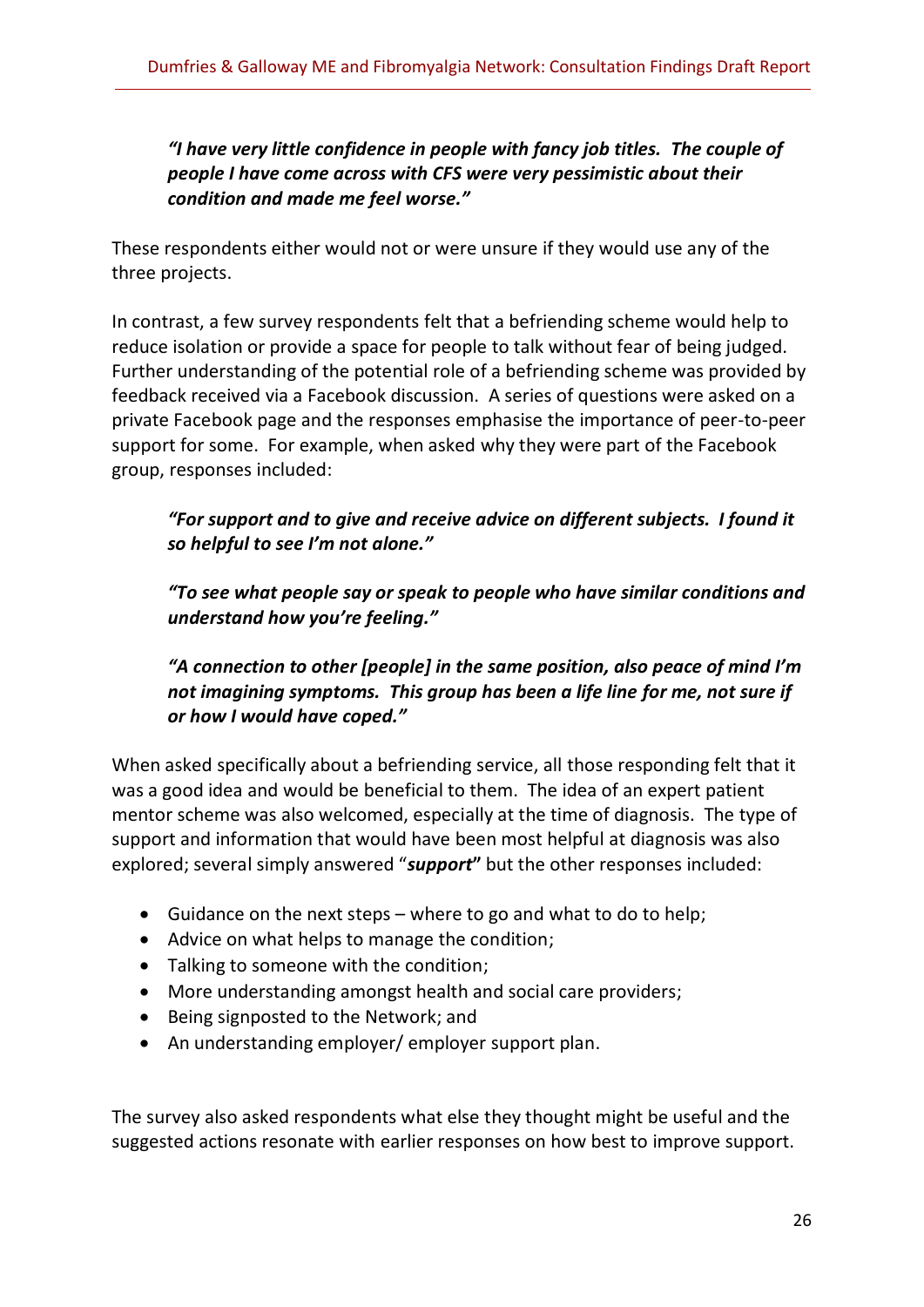For example, raising awareness of the conditions and dedicated or specialist staff were both mentioned.

*"A campaign to create more awareness, especially in the workplace."*

*"Access to information on support available in people's own area that they can use to self manage. Awareness of carer support."*

*"An identified specialist nurse to follow the journey with people, able to provide advice when needed."*

*"More awareness raising in agencies as I hear from clients the frustration that their condition (in particular when mixed with long COVID) is not recognised. I think any education to people living with these conditions as well as services supporting them would be helpful."*

*"Training services who will come across people with these conditions who are less likely to be involved, but may be supporting or providing services for dependents or other family members."*

Like health and social care professionals, a few of the lived experience survey respondents flagged the importance of ensuring that patient mentors were appropriately trained or the potential difficulty of providing support during a flare up.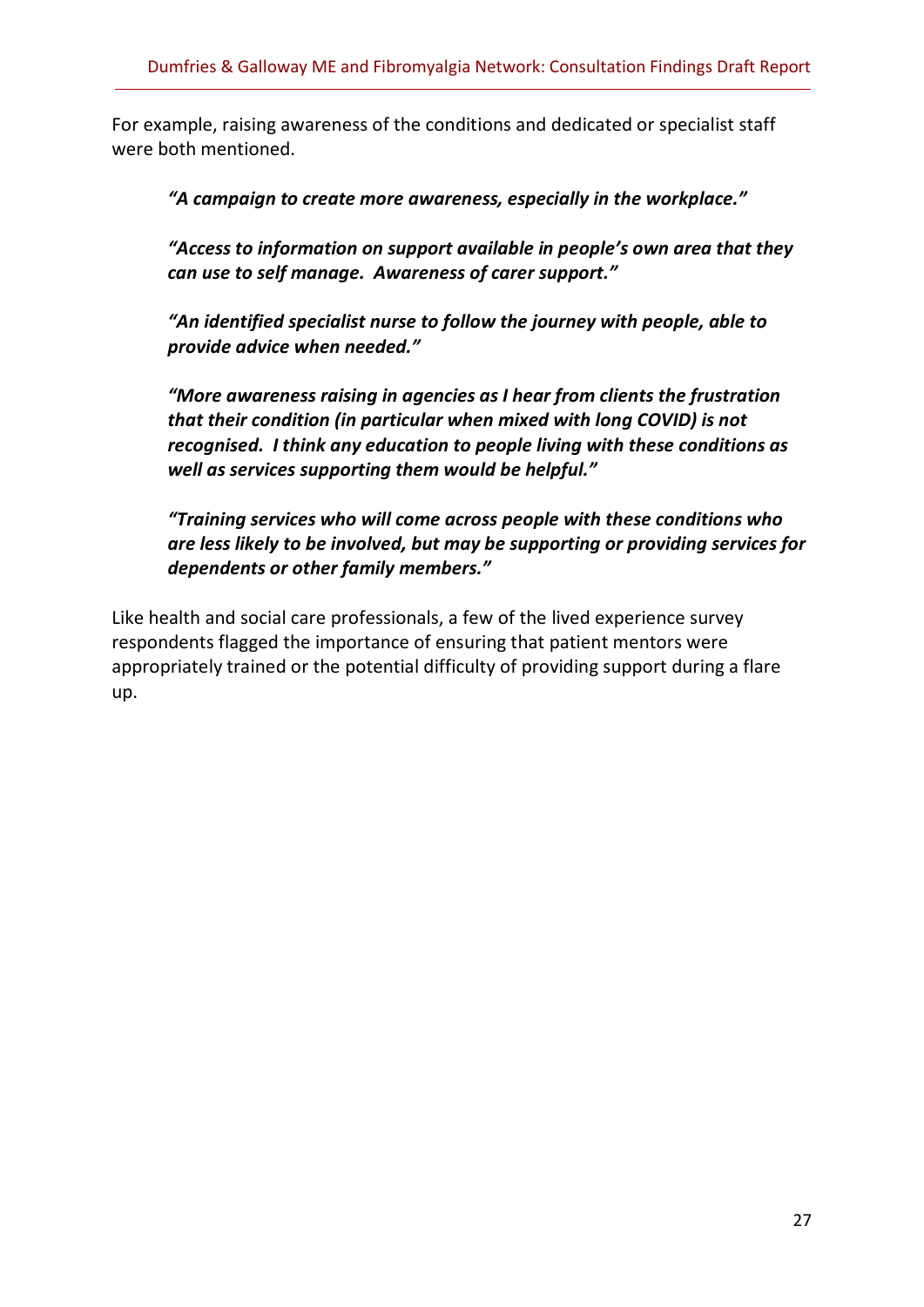# <span id="page-33-0"></span>**5. Conclusions and Recommendations**

#### <span id="page-33-1"></span>5.1. **Introduction**

The consultation has provided valuable insight into perceptions and experiences of services and in doing so, developed the evidence base upon which DGMEFM Network can progress their project plans. The conclusions and suggested actions emerging from the consultation are summarised in this final section.

#### <span id="page-33-2"></span>**5.2. Conclusions and Recommendations**

#### • **The Network's future activity will be shaped by both the national and local policy context:**

The NICE guidelines for ME/CFS, fibromyalgia (as part of the Chronic Pain guideline) and long COVID set out the recommended approach to the diagnosis, care and management of the conditions. In doing so, they provide a framework upon which the Network could develop any future projects. However, it should be highlighted that the updated version of the ME/CFS NICE guidelines were published in October 2021 and the approach to their implementation in Scotland is not yet clear. For example, the guidelines recommend a referral to a specialist team for confirmation of a ME/CFS diagnosis and assessment yet few specialist teams currently exist. The Network should therefore be mindful that future guidance may be published to aid the Scottish implementation of the guidelines.

More locally, the preparation of the Dumfries and Galloway Strategic Commissioning Plan for 2022-2025 is nearing completion and will set out a series of commissioning intentions for the region and in doing so, the framework in which any future investments will be made. This is likely to be particularly pertinent for the development of any clinical lead or champion role. Furthermore, Home Teams are an important component the new models of care set out in the Plan but are yet to be fully operationalised in all localities across the region. The extent to which they provide an opportunity for the Network to engage with health and social care partners, or even act as a potential site for a new lead/champion role, should be reviewed as the Home Teams continue to develop.

#### **Recommendation 1:**

The Network should consider both the emerging national and local policy context in the development of their future projects.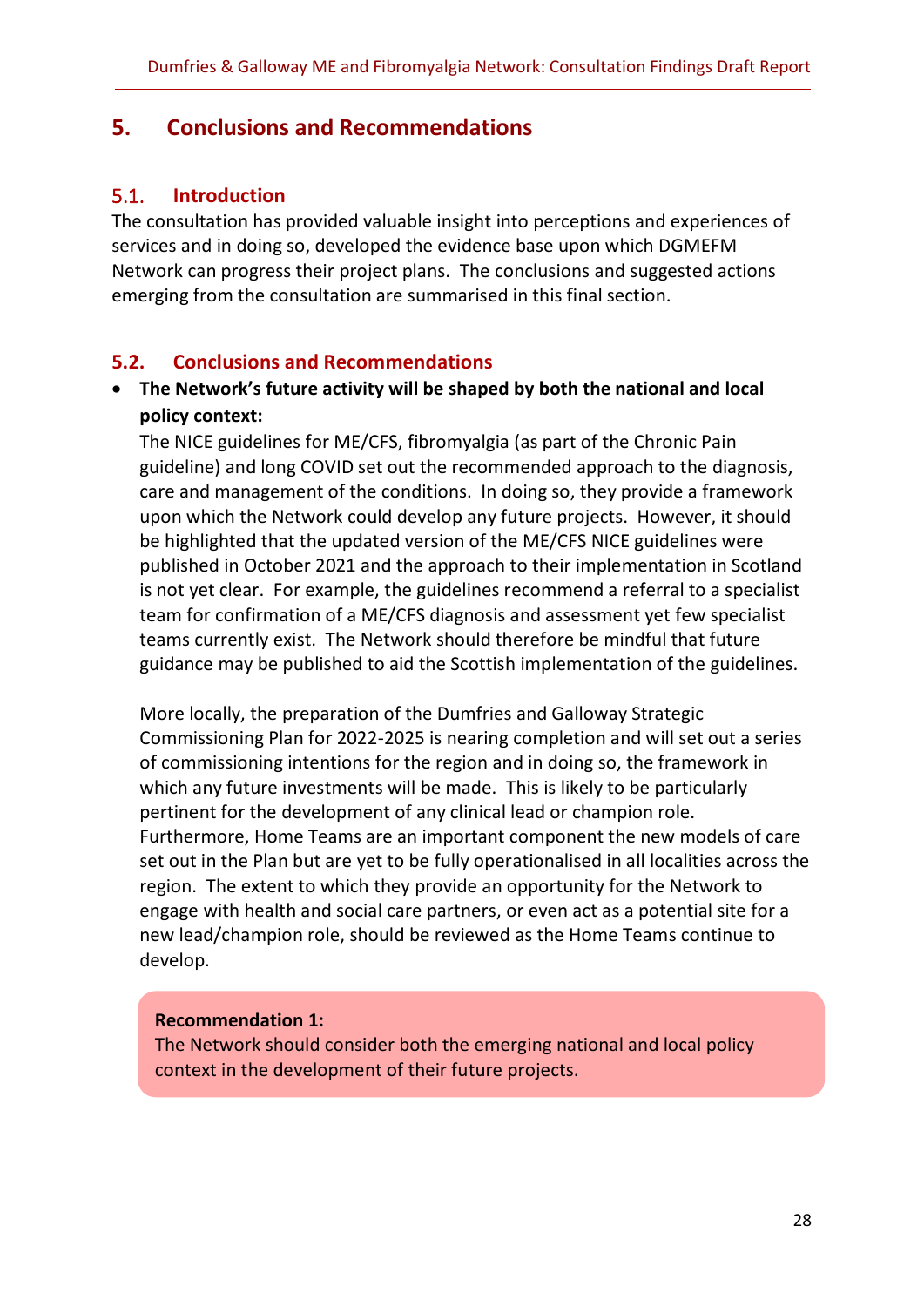• **More people receive support from a family member than any other type of support at every stage of their condition:**

The lived experience survey showed that support is most often provided by a spouse, partner or other family member from before the time of diagnosis through to day-to-day management, flare-ups and transitions. This finding highlights the importance of ensuring that family members are appropriately supported to enable people to live well. Carers had attended face-to-face meetings prior to the pandemic and consideration could be given to how to reengage with them and wider family and friends now. With the potential to raise awareness of the conditions, offering family and friends events could also be beneficial for those people who feel they are not believed by friends and family. In addition, the Network could also signpost family and friends to the region's Carers Centre to enable more comprehensive support to be offered.

#### **Recommendation 2:**

Given the importance of their support, the Network might like to consider how best to engage with family and friends or signpost them to appropriate sources of support. This could develop their knowledge and understanding of the conditions.

• **GP surgeries were also commonly accessed for support but received lower helpfulness ratings than all but one of the other forms of the support explored in the survey:**

GP surgeries helpfulness ratings were lowest for flare ups and other difficult times and highest at diagnosis. However, the perceived helpfulness of hospital services was lower still at every stage of the condition. These findings suggest that any awareness raising and education activities should target GP surgeries and hospital services to improve experiences of support. Should a new clinical role be developed, consideration should be given as to how best they could help to facilitate engagement with these professionals.

#### • **Experiences of the principles of self management were mixed:**

The Alliance's strategy for the self management of long term conditions, Gaun Yersel!, sets out five principles for self management and the lived experience survey indicates that few of these are consistently experienced. In contrast, partner agencies perceived that they or their service regularly supported these principles. Although it is not known how representative these views are of all services and lived experiences across Dumfries and Galloway (it is possible that both lived experience and partner agency respondents were motivated to participate either because of a particularly positive or negative experience or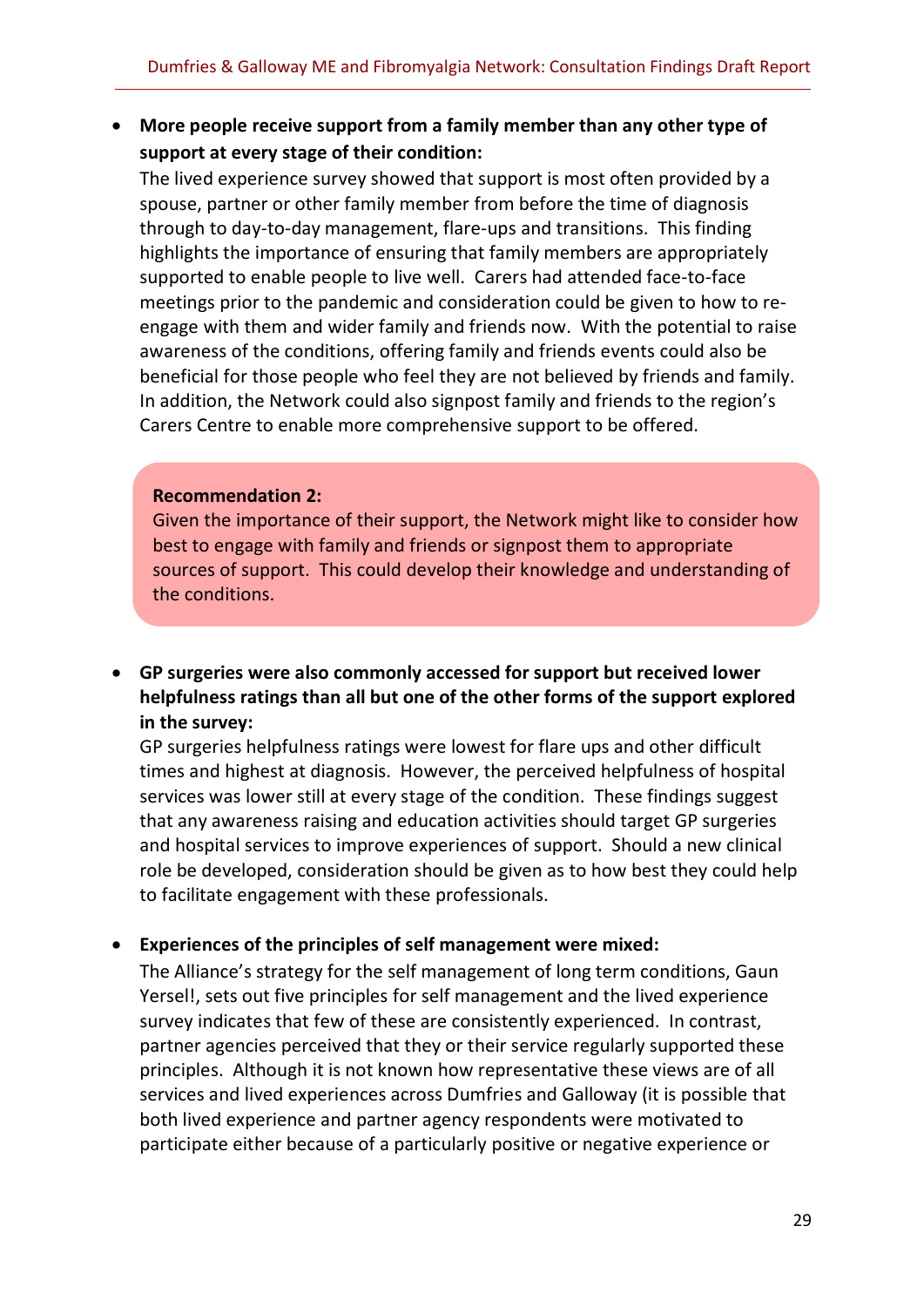perception), the findings nevertheless highlight an important contrast in how services are experienced by those accessing and delivering them.

### • **The lack of treatment options can be disempowering for health and social care professionals:**

Health and social care participants expressed frustration at not being able to offer more support to people with the conditions. It was also recognised that the lack of treatment, and the contentious nature of some treatments, meant that GPs sometimes overprescribed without bringing about improvements in quality of life. Although there is no cure, professionals should be aware of the recommended approaches to symptom management (as set out within the respective guidelines) to enable them to support or refer people as appropriate.

• **People with lived experience want more support from a health specialist and clearer information to help them better self manage their condition:** These activities were selected from a given list in the lived experience survey more often than family, online or DGMEFM Network support. Although the reasons why they were selected were not explored, the wider findings (e.g.

perceived helpfulness of different support types) suggest that respondents selected those areas where they felt change was needed.

• **A large majority of people completing the lived experience survey felt that there was a stigma surrounding the conditions and half felt unsupported in the management of their condition**:

Together, these findings indicate that people with the conditions have poor experiences of care and further action is needed to bring about improvements. The Network cannot of course achieve this in isolation, instead they should continue to develop their partnerships with key regional stakeholders and organisations to raise awareness of and advocate for the need for change. Again, consideration should be given to the role of any new clinical lead here: for example, how could they help to disseminate information across health and social care and facilitate change?

#### **Recommendation 3:**

Change is needed in the care and support available to people with the conditions. Although such change cannot be brought about by the Network, it may wish to consider how it can continue to develop its partnerships with key regional stakeholders and organisations to raise awareness of what is needed. The potential role of a new clinical lead or champion in this process should also be considered.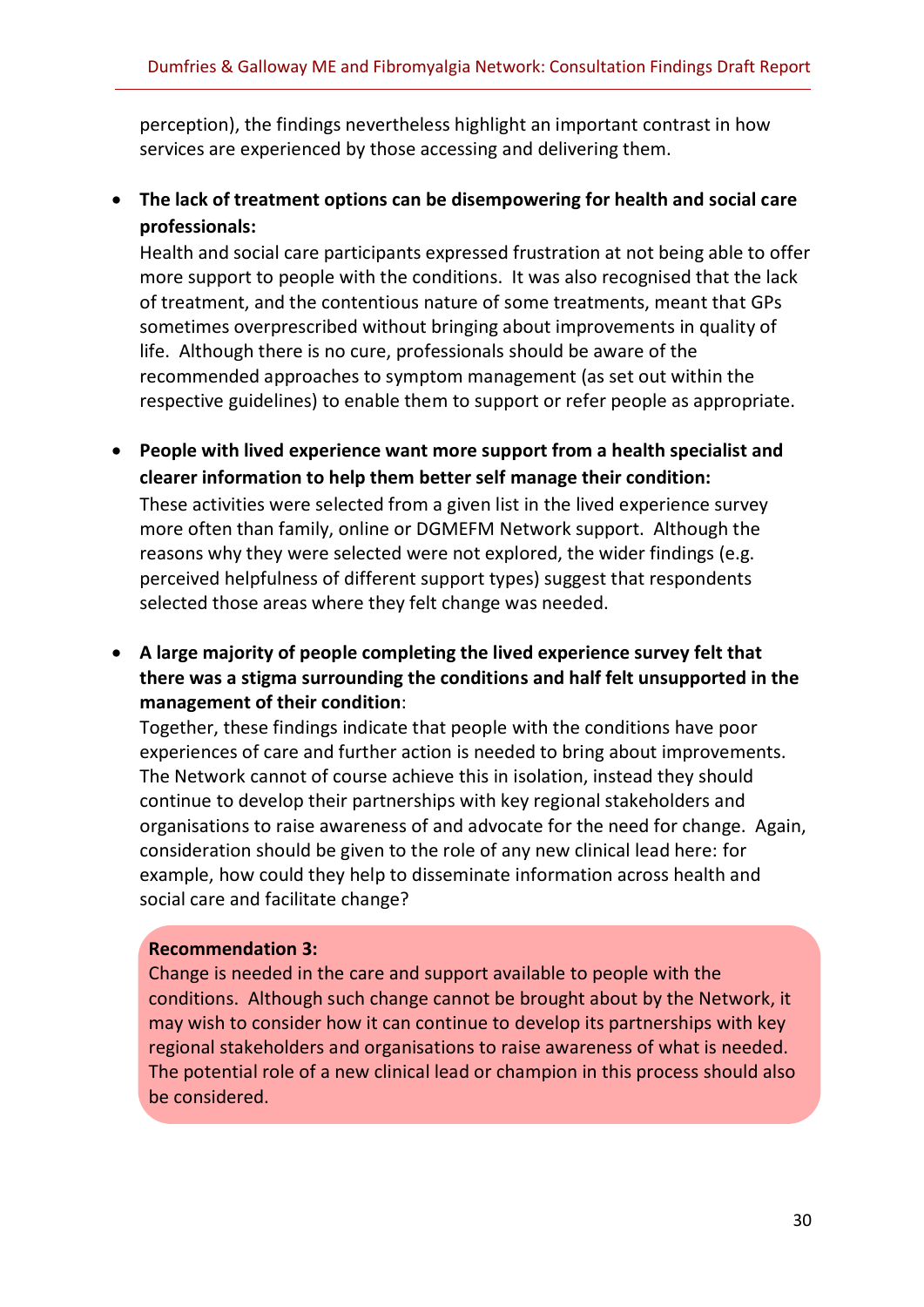#### **Recommendation 4:**

Raising awareness and understanding of the conditions amongst professionals should be a priority of any change initiative. Again, depending on the scope of the role, a clinical lead or champion could play a valuable role in supporting professionals to follow the appropriate guidelines and recommendations.

#### **Recommendation 5:**

The Network may like to consider developing a communications strategy to help maximise the reach and impact of any awareness raising activities. The findings from this consultation highlight the support that was perceived to be most and least helpful and could therefore be used to inform the development of any such strategy.

#### **Recommendation 6:**

The Network should consider where there are existing resources and whether there is a need to develop their own educational materials. For example, a free online ME/CFS training course for health professionals has been developed by Dr Nina Muirhead and the Medical Education Working Group. Action for ME have already prepared a template for people who would like to make their GP surgery aware of the course. A link to these resources could therefore be easily shared by the Network.

• **More people received support from the Network for day-to-day and flare-ups than at any other stage of their condition:**

The reasons for accessing different types of support at different stages of the conditions were not explored in the survey, but this finding may reflect that the Network is more likely to be identified as a source of support after a diagnosis is made. Although the relatively high helpfulness ratings at every stage suggests that its support is valued, the highest helpfulness ratings were received for flare ups and other difficult times. In considering this finding, the Network has observed that their Facebook groups are most often accessed when the need for support is greatest (during a flare up for example). The Network may therefore like to consider how experiences of day-to-day and transition support could be as positive. When considering the support offered, the Network should be mindful that a small number of lived experience survey respondents reported a negative experience of it. For them, hearing only negative experiences did not provide the support needed. Establishing a space for more positive dialogue, through the online craft sessions for example, could therefore potentially increase the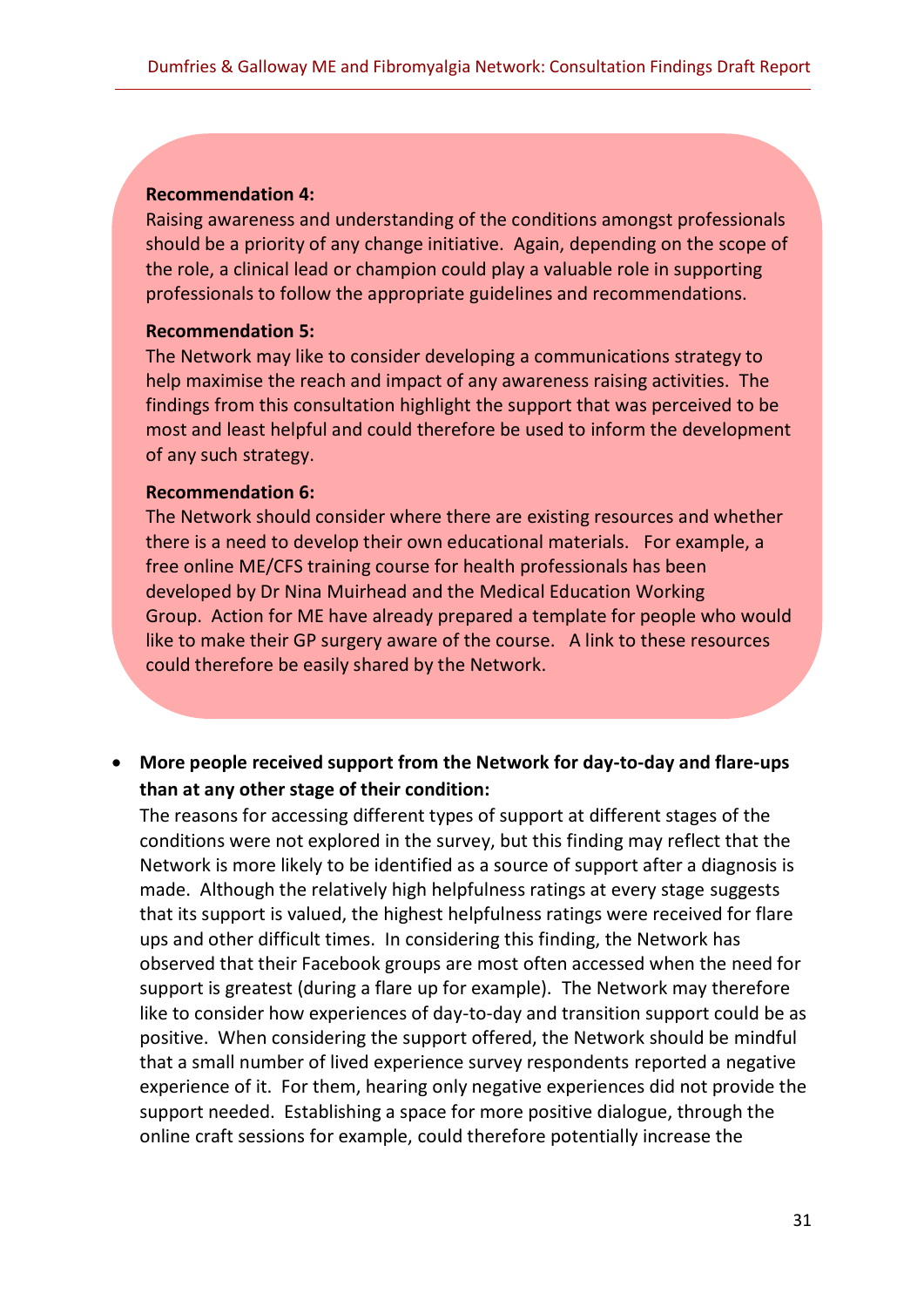Network's engagement with the wider ME/CFS, fibromyalgia and long Covid communities.

#### **Recommendation 7:**

The Network should consider how it can best engage with and support people at every stage of their condition and provide a space for positive dialogue.

• **Confidence made it difficult for people with the conditions to access services:** Respondents to the lived experience survey were asked to select from a given list all the factors that made accessing services difficult and confidence was selected more often than disability, mental health, geographical location, transport and personal finances. This is an important finding and highlights a need to support people with a condition to access and navigate services. Responses to a Facebook discussion on what would be most helpful at the time of diagnosis provide some insight into how this might be addressed: respondents called for more guidance on where to go and what to do after diagnosis and advice on how to manage the condition. Being better informed is an important part of being able to self manage and therefore the Network should give consideration as to how the different project ideas could help to achieve this.

By supporting both professionals and people with lived experience to increase awareness and understanding of the conditions and the recommended management approaches, the Network could contribute to the development of a more effective partnership between the two communities and, in turn, improved experiences for both.

#### **Recommendation 8:**

The Network should identify how it can best work with its members and wider stakeholders to increase the confidence of people with a condition to access and navigate health and social care. Increasing knowledge of what is available within Dumfries and Galloway and how to access it could help people with the conditions to navigate services.

#### **Recommendation 9:**

The potential role of expert patient mentors could be explored as part of this work. More broadly, appropriately trained and supported peer mentors could help people with lived experience to better understand their condition and recommended management approaches.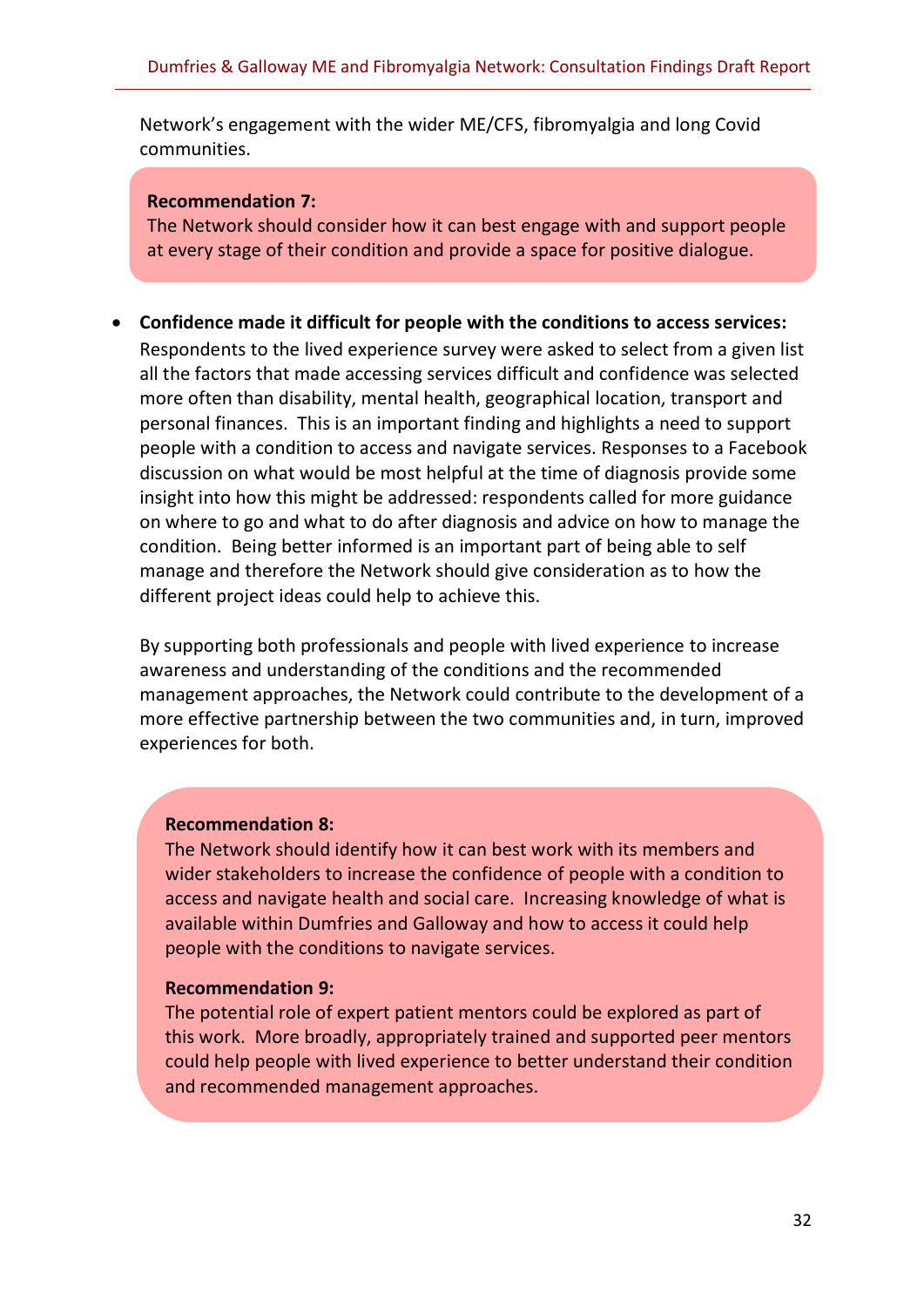#### • **Support for all three project ideas was high:**

Amongst partner agency survey respondents, the befriending service was perceived as the most helpful, closely followed by expert patients mentors and a clinical lead or champion. Conversely, the clinical lead was perceived as the being the most helpful by lived experience survey respondents and was also the project that they were most likely to use.

#### • **Implementation of the projects faced key challenges:**

Identifying a service that could take on the clinical lead role and ensuring it would be appropriately embedded within organisational structures were highlighted as potential issues by health and social care participants. The lack of specialist services nationally is a key issue here and the Network should again be mindful of how the updated ME/CFS NICE guidelines are implemented in Scotland.

With expert patient mentors, the importance of ensuring that those in the role were appropriately trained and supported was emphasised so that accurate and up-to-date information could be provided. Drawing upon the experiences of their own pilot programme, Action for ME have produced a potentially useful step-bystep guide to setting up a peer mentoring scheme. Should the Network pursue an expert patient mentor scheme, reference to this document could be a valuable first step.

Furthermore, it's important to acknowledge that the consultation explored the perceived helpfulness of the basic premise of each of the three project ideas; now that broad support for them has been established, further consultation should take place to develop more detailed project plans. It is understood that the Network are currently exploring funding opportunities to appoint project officers to take forward the expert patient and befriending schemes. A co-produced remit for these projects will help to establish their potential reach and uptake.

#### **Recommendation 10:**

The Network should consider further consultation activity to develop each of the project ideas. The project plans developed through this process could then be used in a second stage of consultation to establish the likely reach and uptake.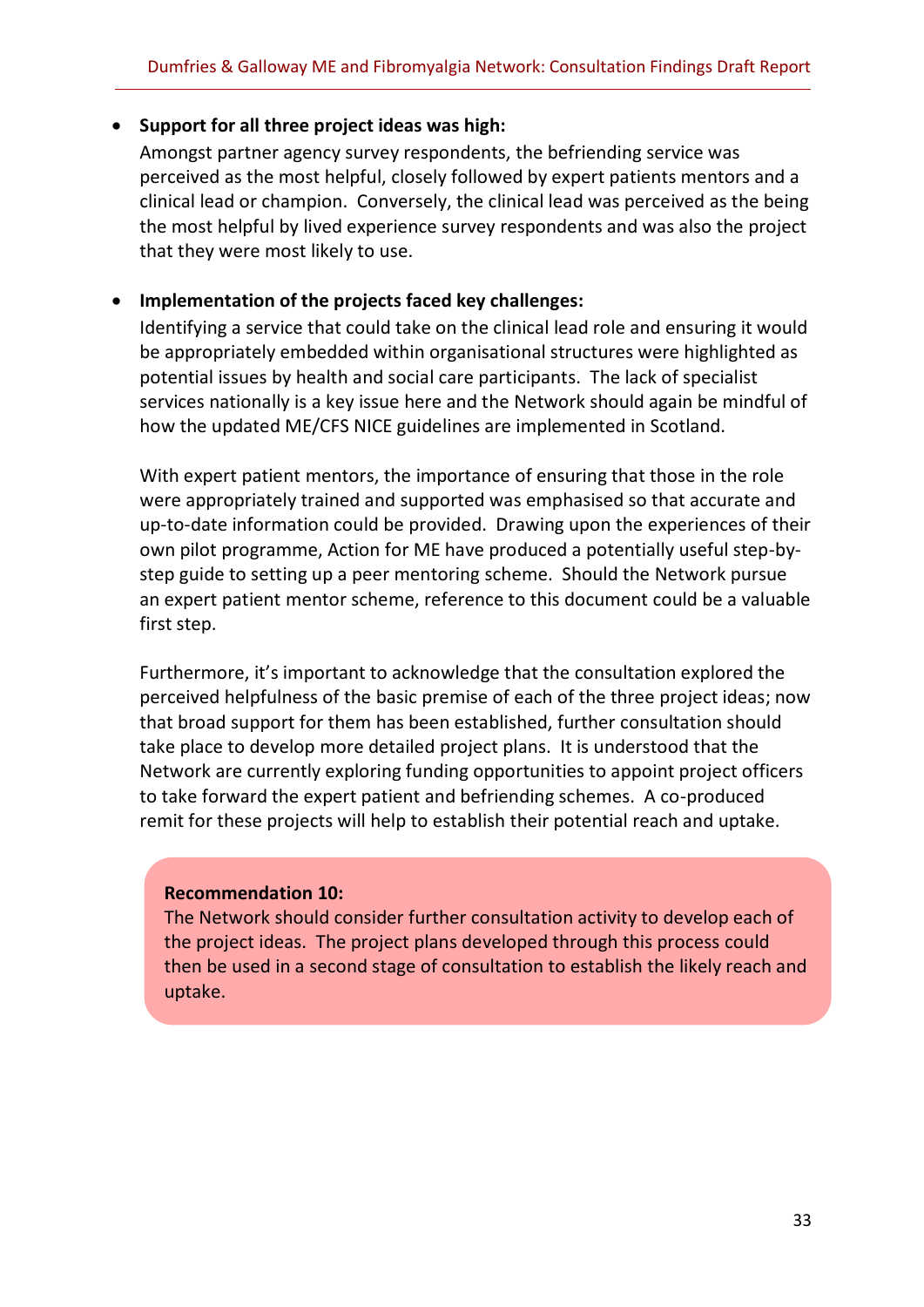# <span id="page-39-0"></span>**6. References**

Dumfries and Galloway Integration Joint Board (2021). Health and Social Care Strategic Commissioning Plan – First Draft. [20210510-Final-First-Draft-of-the-SCP-](https://dghscp.co.uk/wp-content/uploads/2021/05/20210510-Final-First-Draft-of-the-SCP-2022-2025.pdf)[2022-2025.pdf \(dghscp.co.uk\)](https://dghscp.co.uk/wp-content/uploads/2021/05/20210510-Final-First-Draft-of-the-SCP-2022-2025.pdf) Accessed 20 December 2021

Long-term Conditions Alliance Scotland and Scottish Government (2008). "Gaun Yersel" The Self Management Strategy for Long Term Conditions in Scotland [LTCAS](https://www.alliance-scotland.org.uk/wp-content/uploads/2017/11/ALLIANCE-SM-Gaun-Yersel-Strategy-2008.pdf)  [\(FINAL text\):Layout 2 \(alliance-scotland.org.uk\)](https://www.alliance-scotland.org.uk/wp-content/uploads/2017/11/ALLIANCE-SM-Gaun-Yersel-Strategy-2008.pdf) Accessed 7 January 2022

NICE (2021). Myalgic encephalomyelitis (or encephalopathy)/ chronic fatigue syndrome: diagnosis and management. NICE Guideline. [Myalgic encephalomyelitis](https://www.nice.org.uk/guidance/ng206/resources/myalgic-encephalomyelitis-or-encephalopathychronic-fatigue-syndrome-diagnosis-and-management-pdf-66143718094021)  [\(or encephalopathy\)/chronic fatigue syndrome: diagnosis and management](https://www.nice.org.uk/guidance/ng206/resources/myalgic-encephalomyelitis-or-encephalopathychronic-fatigue-syndrome-diagnosis-and-management-pdf-66143718094021)  [\(nice.org.uk\)](https://www.nice.org.uk/guidance/ng206/resources/myalgic-encephalomyelitis-or-encephalopathychronic-fatigue-syndrome-diagnosis-and-management-pdf-66143718094021) Accessed on 20 December 2021

NICE (2021). Chronic pain (primary and secondary) in over 16s: assessment of all chronic pain and management of chronic primary pain. NICE Guideline. [Chronic pain](https://www.nice.org.uk/guidance/ng193/resources/chronic-pain-primary-and-secondary-in-over-16s-assessment-of-all-chronic-pain-and-management-of-chronic-primary-pain-pdf-66142080468421)  [\(primary and secondary\) in over 16s: assessment of all chronic pain and management](https://www.nice.org.uk/guidance/ng193/resources/chronic-pain-primary-and-secondary-in-over-16s-assessment-of-all-chronic-pain-and-management-of-chronic-primary-pain-pdf-66142080468421)  [of chronic primary pain \(nice.org.uk\)](https://www.nice.org.uk/guidance/ng193/resources/chronic-pain-primary-and-secondary-in-over-16s-assessment-of-all-chronic-pain-and-management-of-chronic-primary-pain-pdf-66142080468421) Accessed on 20 December 2021

NICE, SIGN and RCGP (2021). COVID-19 rapid guideline: managing the long-term effects of COVID-19. Version 1.8. [Guideline COVID-19 rapid guideline: managing the](https://www.nice.org.uk/guidance/ng188/resources/covid19-rapid-guideline-managing-the-longterm-effects-of-covid19-pdf-51035515742)  [long-term effects of COVID-19 \(nice.org.uk\)](https://www.nice.org.uk/guidance/ng188/resources/covid19-rapid-guideline-managing-the-longterm-effects-of-covid19-pdf-51035515742) Accessed on 20 December 2021

Scottish Government (2020). Framework for Supporting People through Recovery and Rehabilitation during and after the COVID-19 Pandemic.

Scottish Government (2010). Scottish Good Practice Statement on ME-CFS. Accessed on 10 January 2022 at Microsoft Word - [326289\\_Condition -](https://www.scot.nhs.uk/wp-content/uploads/2015/06/GoodPracticeStatement.pdf) ME-CFS - 2010.10.11 - SGPS MasterFinalVersion 20101011140142.doc (scot.nhs.uk)

Scottish Short Life Working Group (2002). Chronic Fatigue Syndrome/ Myalgic Encephalomyelitis. Outline for Development of Services for CFS/ME in Scotland. Report of the Scottish Short Life Working Group. [www.scot.nhs.uk/sehd/mels/HDL2003\\_02report.pdf](http://www.scot.nhs.uk/sehd/mels/HDL2003_02report.pdf) 20 December 2021